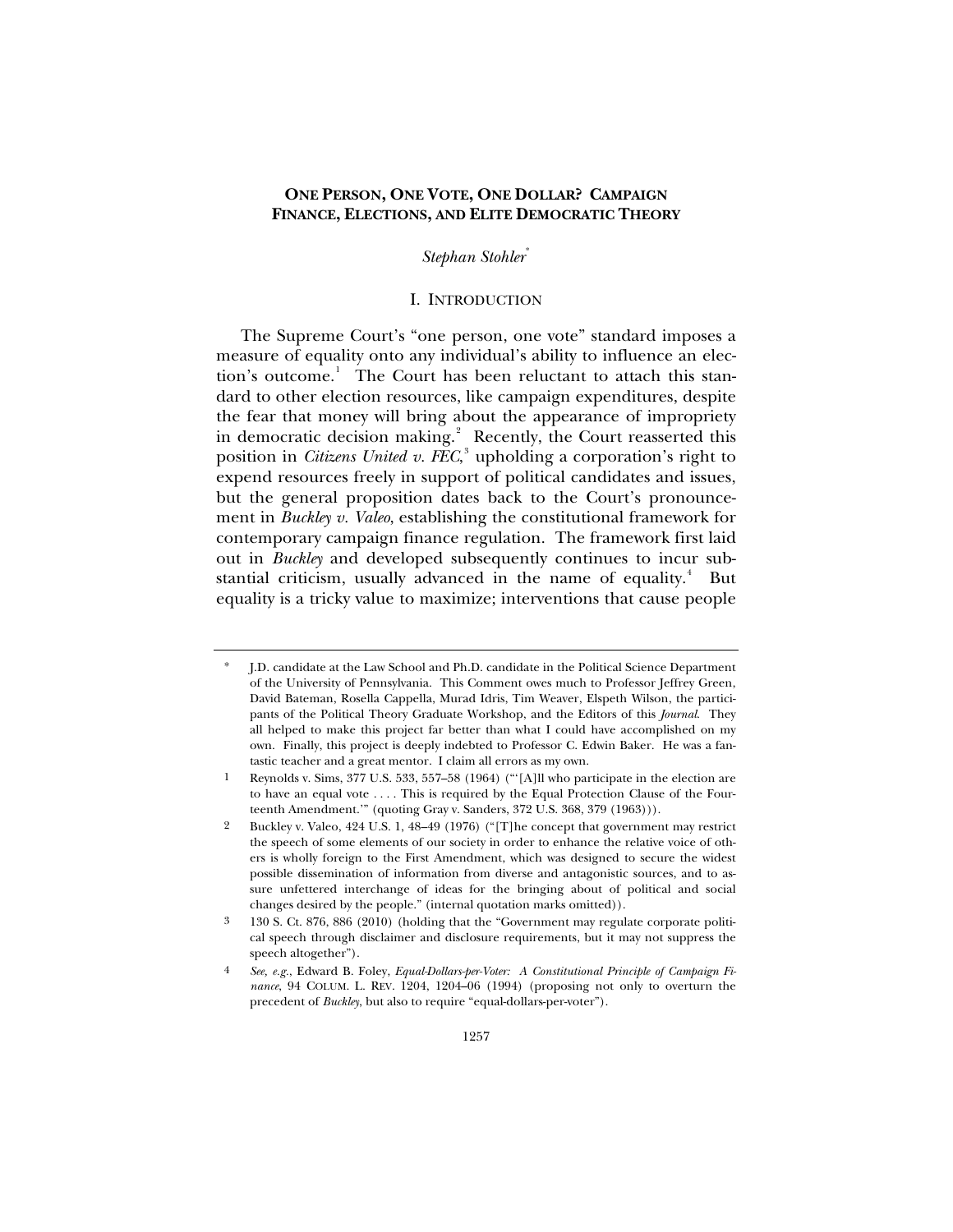to become more equal along one dimension frequently have the op-posite effect along another dimension.<sup>[5](#page-1-0)</sup>

One promising alternative avoids equality and instead recommends campaign finance rules in accordance with democratic principles themselves. This "institutionally bound" approach permits the restriction of speech within the context of democratic and governing institutions, but only to the extent necessary for carrying out the pur-pose of those institutions.<sup>[6](#page-1-1)</sup> Recognizing that under certain conditions the rights of a speaker may run counter to other democratic values, the institutionally bound approach rejects a categorical solution to speech regulation. Instead, the analysis proceeds much like the Court's analysis in *Grayned v. City of Rockford*, [7](#page-1-2) asking "whether the manner of expression is basically incompatible with the normal activ-ity of a particular" institution.<sup>[8](#page-1-3)</sup> Few disagree with the idea that speech should enjoy broad protection in the electoral context. The institutionally bound approach, however, holds that speech that threatens to undermine the process of democratic decision making can be regulated consistently with the First Amendment.<sup>[9](#page-1-4)</sup>

Significant theoretical work remains if the institutionally bound approach is to give rise to a new framework for campaign finance regulation. Until now, the framework has only elaborated a set of campaign finance rules from the perspective of a pluralist democracy. Elections in a pluralist democracy are "designed and regulated in order to promote the accuracy of the translation of public will into efficacious political power." $10$  This model draws attention to the preferences that individuals hold on a range of issues and how we define legitimate representative behavior by aggregating those preferences. $^{\mathrm{II}}$ Pluralist democracy, however, does not enjoy the last word on elec-

<span id="page-1-0"></span><sup>5</sup> Ronald Dworkin, *What Is Equality? Part 1: Equality of Welfare*, 10 PHIL. & PUB. AFF. 185, 185 (1981) ("People can become equal (or at least more equal) in one way with the consequence that they become unequal (or more unequal) in others.").

<span id="page-1-1"></span><sup>6</sup> *See* C. Edwin Baker, *Campaign Expenditures and Free Speech*, 33 HARV. C.R.-C.L. L. REV. 1, 2 (1998) (noting that "explicitly political and fully protected speech is often subject to severe limits, justified by the goal of making the particular institutional element of government better perform its democratic and governing functions").

<span id="page-1-2"></span><sup>7 408</sup> U.S. 104 (1972) (holding that Rockford's antipicketing ordinance is not an unconstitutional regulation of activity around a school).

<sup>8</sup> *Id.* at 116.

<span id="page-1-4"></span><span id="page-1-3"></span><sup>9</sup> *See id.* at 116–17.

<sup>10</sup> Baker, *supra* note 6, at 33.

<span id="page-1-6"></span><span id="page-1-5"></span><sup>11</sup> ROBERT A. DAHL, A PREFACE TO DEMOCRATIC THEORY (expanded ed. 2006).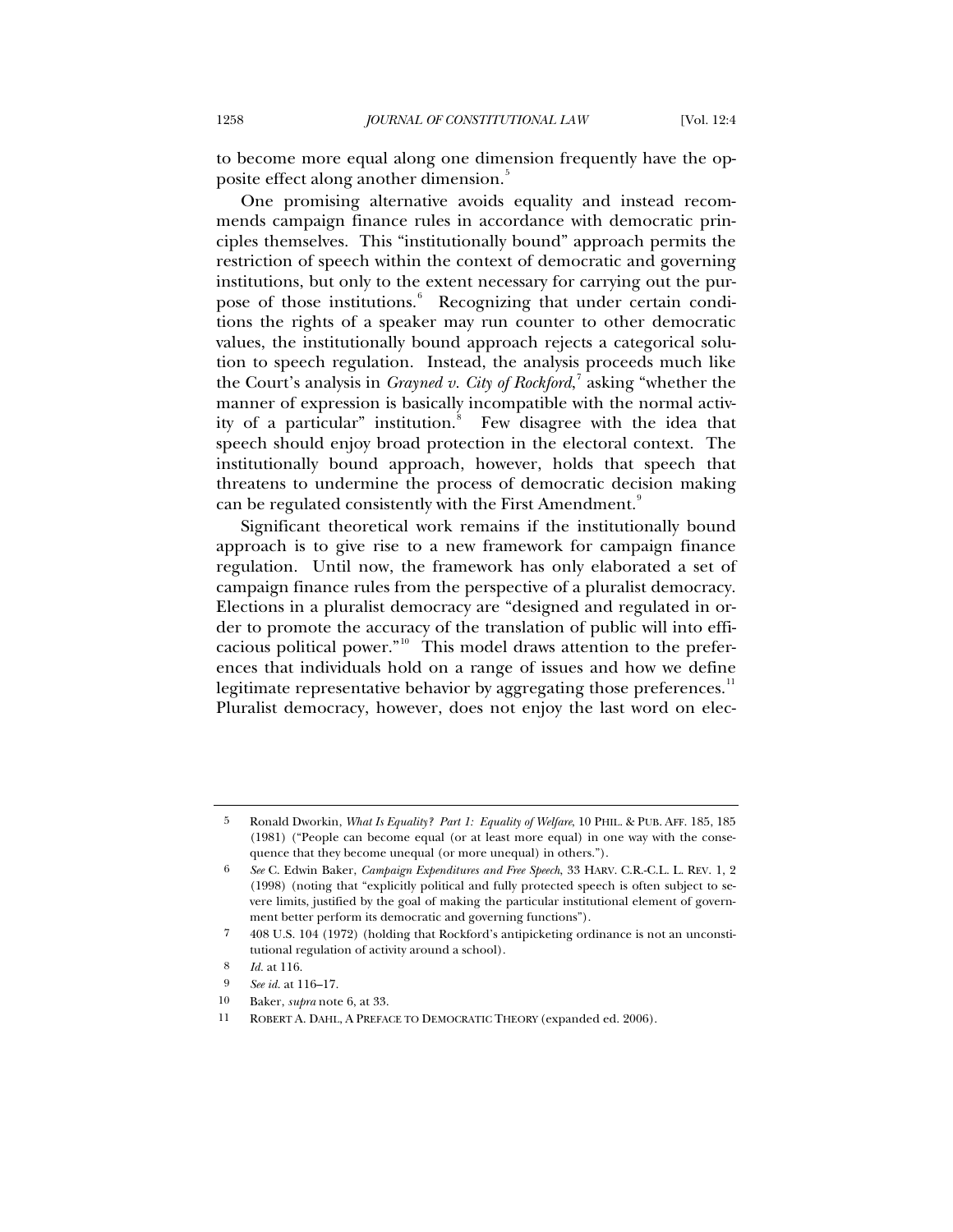tions; nor does the U.S. Constitution mandate that elections conform to a pluralist vision of democracy.<sup>[12](#page-2-0)</sup>

Other democratic theories hold important lessons about elections and provide alternative hypotheses about how democracy functions. In an attempt to fill this gap, this Comment follows the institutionally bound approach to campaign finance regulation, exploring elections from the perspective of elite democratic theory.<sup>[13](#page-2-1)</sup> The elite model draws a sharp distinction between elite actors, who possess the capabilities to govern, and non-elites, who rely on elites to bring about the benefits that states supply.<sup>[14](#page-2-2)</sup> In accordance with this premise, the theory articulates a set of conditions necessary to ensure that nonelites enjoy protection from their government despite their simultaneous reliance on the capabilities that elites possess. Unlike their role in pluralist democracy, elections do not make representation the defining aspect of democracy. Rather, democracies differ from other forms of political organization to the extent that they force elites to undertake a special burden, namely a competitive struggle for political power. Elections institutionalize that special burden and prevent political entrenchment, corruption, and domination by maximizing competition between aspiring elites.<sup>[15](#page-2-3)</sup>

Despite the fact that many scholars reject the descriptive and pre-scriptive value of elite democratic theory,<sup>[16](#page-2-4)</sup> I argue that elite democ-

<span id="page-2-0"></span><sup>12</sup> *See* Lucas v. 44th Gen. Assembly of Colo., 377 U.S. 713, 748–49 (1964) (Stewart, J., dissenting) ("But even if it were thought that the rule announced today by the Court is, as a matter of political theory, the most desirable general rule which can be devised as a basis for the make-up of the representative assembly of a typical State, I could not join in the fabrication of a constitutional mandate which imports and forever freezes one theory of political thought into our Constitution, and forever denies to every State any opportunity for enlightened and progressive innovation in the design of its democratic institutions, so as to accommodate within a system of representative government the interests and aspirations of diverse groups of people, without subjecting any group or class to absolute domination by a geographically concentrated or highly organized majority.").

<span id="page-2-1"></span><sup>13</sup> *See, e.g.*, WALTER LIPPMANN, PUBLIC OPINION (Free Press 1965) (1922); JOSEPH A. SCHUMPETER, CAPITALISM, SOCIALISM, AND DEMOCRACY (HarperCollins Publishers 2008) (1942); MAX WEBER, ECONOMY AND SOCIETY: AN OUTLINE OF INTERPRETIVE SOCIOLOGY (Guenther Roth & Claus Wittich eds., Ephraim Fischoff et al. trans., Univ. of Cal. Press 1978) (1922).

<span id="page-2-2"></span><sup>14</sup> *Cf.* Vincent Blasi, *The Checking Value in First Amendment Theory*, 2 AM. B. FOUND. RES. J. 521, 562 (1977) ("If the Meiklejohn vision of active, continual involvement by citizens fails to describe not only the reality but also the shared ideal of American politics, that vision does not provide a secure basis for interpreting the First Amendment.").

<sup>15</sup> DAVID HELD, MODELS OF DEMOCRACY 143-85 (1987).<br>16 First, the theory places less emphasis on aspects of

<span id="page-2-4"></span><span id="page-2-3"></span><sup>16</sup> First, the theory places less emphasis on aspects of representation and instead stresses competition. *See, e.g.*, Gerry Mackie, *Schumpeter's Leadership Democracy*, 37 POL. THEORY 128 (2009). *But see* Jeffrey Edward Green, *Three Theses on Schumpeter: Response to Mackie*, 38 POL. THEORY (forthcoming 2010). Second, the model does not enjoy the normative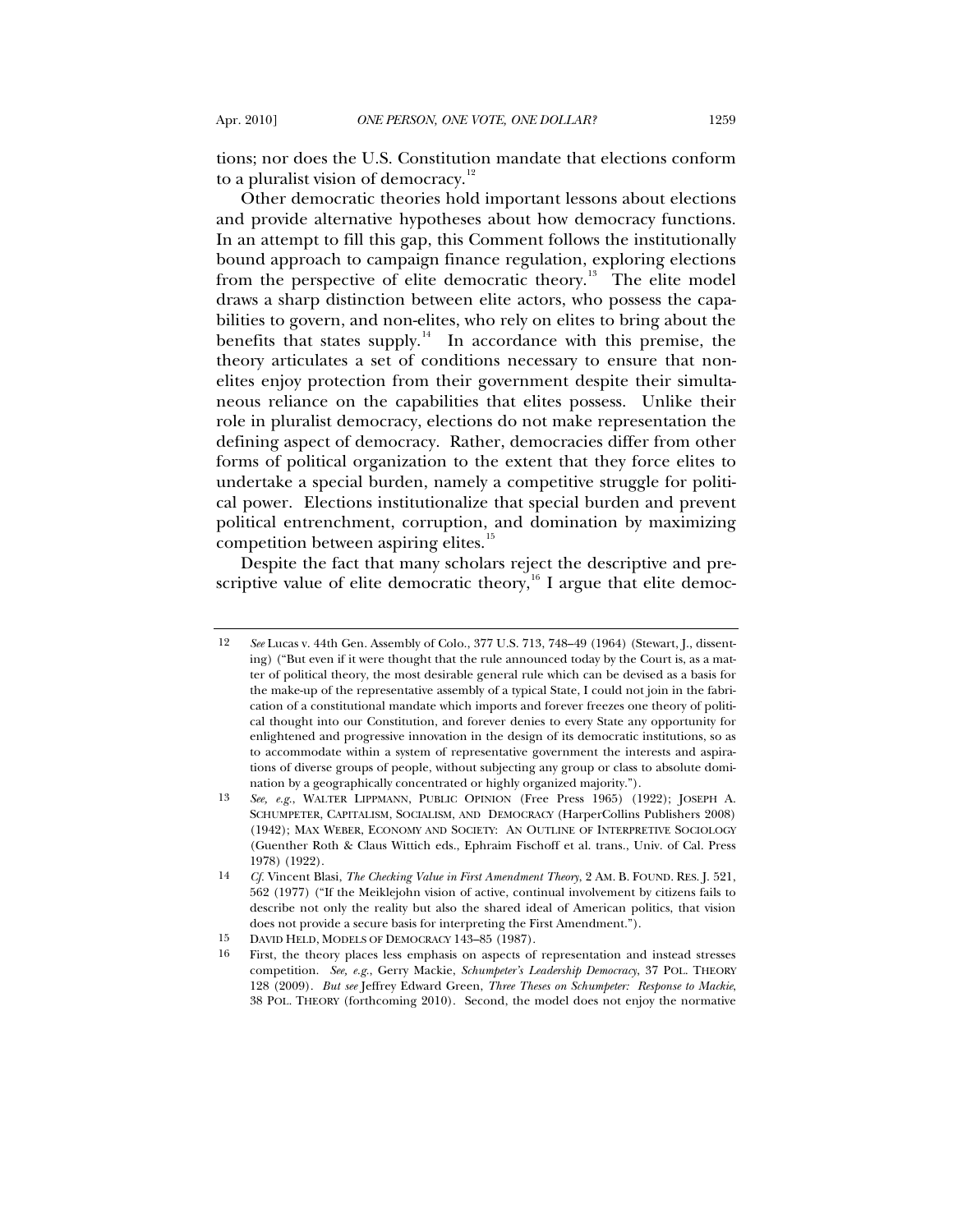ratic theory has important implications for campaign finance expenditures. For elections to work properly within an elite democracy, the Constitution must regulate free speech to ensure that the electoral process remains competitive and does not replicate social distributions of power in ways that would allow elites to entrench themselves in government.<sup>[17](#page-3-0)</sup> Elite democratic theory, therefore, supports a consequentialist view of speech regulation, permitting restrictions on those types of speech which impede competition, while guaranteeing all other types of speech. Since money can be amassed in the economic realm and transferred into the political arena, $^{18}$  $^{18}$  $^{18}$  however, a potentially significant danger arises that elites will use elections to replicate—not replace—political power. Therefore, Congress can appropriately regulate campaign expenditures, despite the impact on speech, as it preserves the purpose of holding elections.

Part II reviews the current election framework established under *Buckley*, subsequent activity surrounding campaign finance regulation, and criticisms of the framework that should cause us to rethink the rules regulating campaign finance. It also introduces the institutionally bound approach to speech regulation generally, and its application to campaign finance in particular. Part III relies on the work of Joseph A. Schumpeter to develop a model of elite democ-racy.<sup>[19](#page-3-2)</sup> Schumpeter's model uses elections to protect society from political entrenchment, corruption, and domination by encouraging elites to constantly compete with one another by building and realigning coalitions to avoid electoral defeat. In Part IV, the attention returns to campaign finance. I argue that for democracy to function properly under elite democratic theory, election rules must guarantee that everyone has the ability to run for office and that elections cannot replicate social power. The rationale on which the Court relies in *Austin v. Michigan State Chamber of Commerce*<sup>[20](#page-3-3)</sup> correctly identifies a risk that elite democratic theory predicts and also supplies an appropriate basis on which to regulate campaign expenditures.

appeal of republican or liberal democratic theory. It recognizes that inequality pervades throughout society but does not try to alleviate it. Instead, it formulates a vision of democracy that works in spite of that inequality.

<span id="page-3-0"></span><sup>17</sup> *See infra* Part IV.

<span id="page-3-2"></span><span id="page-3-1"></span><sup>18</sup> Austin v. Mich. State Chamber of Commerce, 494 U.S. 652, 659–60 (1990).

<sup>19</sup> SCHUMPETER, *supra* note 13.

<span id="page-3-3"></span><sup>20</sup> *Austin*, 494 U.S. at 659–60.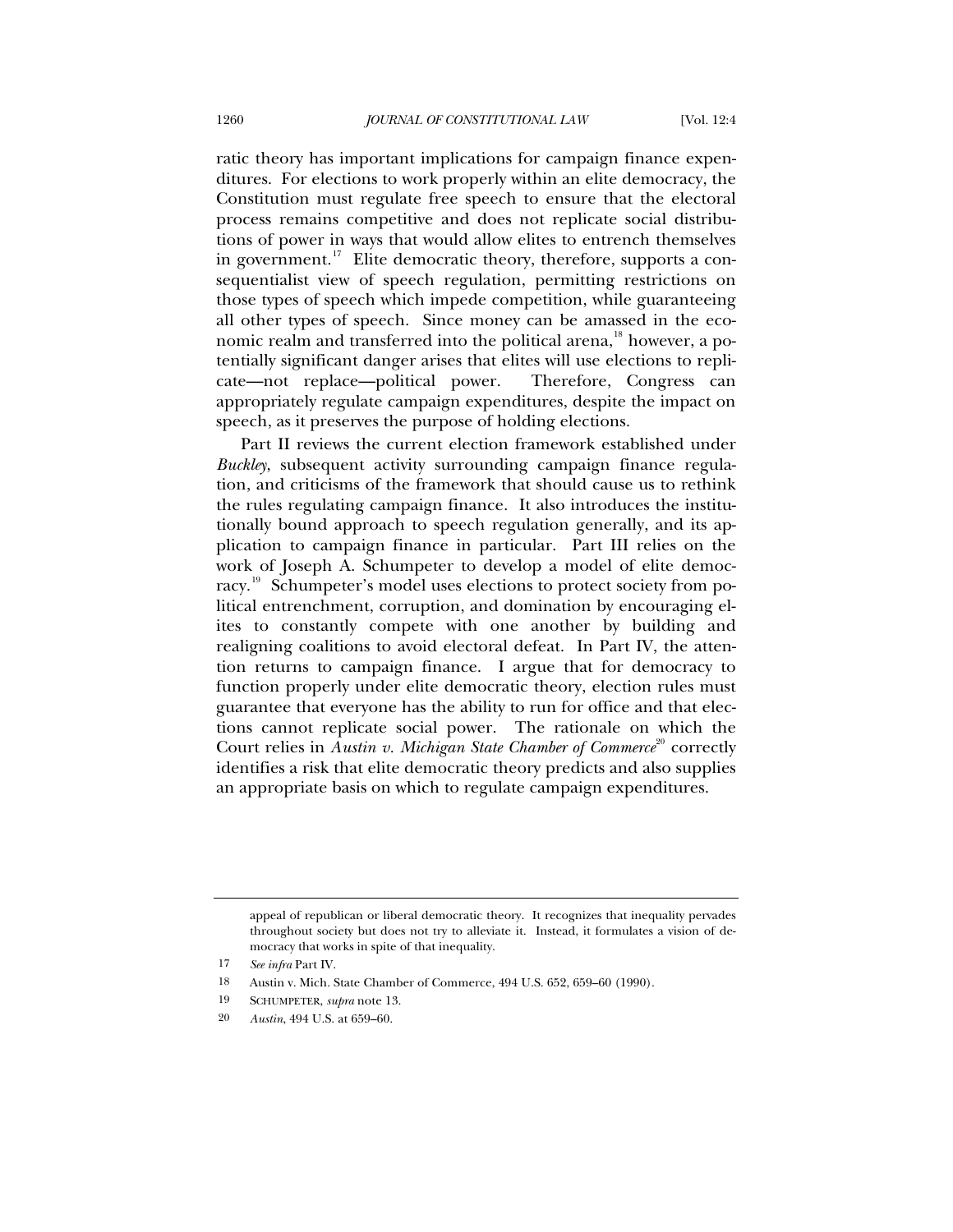#### II. CAMPAIGN FINANCE AND DEMOCRATIC ELECTIONS

This Part reviews the Court's response to campaign finance regulation, elaborating a framework oriented toward the threat or appearance of impropriety that arises from political quid pro quos. Subpart B evaluates those attempts and concludes that the theoretical picture of elections that emerges from this system insufficiently captures the dynamics involved in electoral decision making. Subpart C summarizes the institutionally bound approach to campaign finance and discusses the benefits it offers vis-à-vis the current system.

### *A. The* Buckley *Framework*

The prevailing framework for evaluating the constitutionality of campaign finance regulation arose in response to Congress's efforts to regulate money in elections by way of the Federal Elections Cam-paign Act of 1971.<sup>[21](#page-4-0)</sup> The framework has evolved subsequently in the face of new challenges, but its basic structure revolves around three relevant dimensions. First, the framework draws a major distinction between campaign contributions and expenditures. $22$  Limits on campaign contributions—those payments that transfer money directly to a candidate—are appropriate under the Constitution because the government has a compelling state interest in regulating "speech" which threatens or creates the appearance of impropriety. $23$  The *Buckley* Court acknowledges that "Congress could legitimately conclude that the avoidance of the appearance of *improper influence* [*in the system of representative Government* is] . . . not to be eroded to a disastrous extent."[24](#page-4-3) Legislative efforts which secure the processes of representative government outweigh the infringements that those efforts place on individual free speech. $25$  Limits on campaign expenditures—those payments under the control of an individual who uses them to advance her own viewpoint on political issues—

<span id="page-4-0"></span><sup>21</sup> Pub. L. No. 92-225, §§ 301–311, 86 Stat. 3, 11–19 (1972) (current version at 2 U.S.C. § 431 (2006).

<span id="page-4-1"></span><sup>22</sup> Buckley v. Valeo, 424 U.S. 1, 22–23 (1976).

<span id="page-4-2"></span><sup>23</sup> *Id.* at 23 ("[A]lthough the Act's contribution and expenditure limitations both implicate fundamental First Amendment interests, its expenditure ceilings impose significantly more severe restrictions on protected freedoms of political expression and association than do its limitations on financial contributions.").

<span id="page-4-3"></span><sup>24</sup> *Id.* at 27 (emphasis added).

<span id="page-4-4"></span><sup>25</sup> *Id.* at 29 ("We find that, under the rigorous standard of review established by our prior decisions, the weighty interests served by restricting the size of financial contributions to political candidates are sufficient to justify the limited effect upon First Amendment freedoms caused by the \$1,000 contribution ceiling.").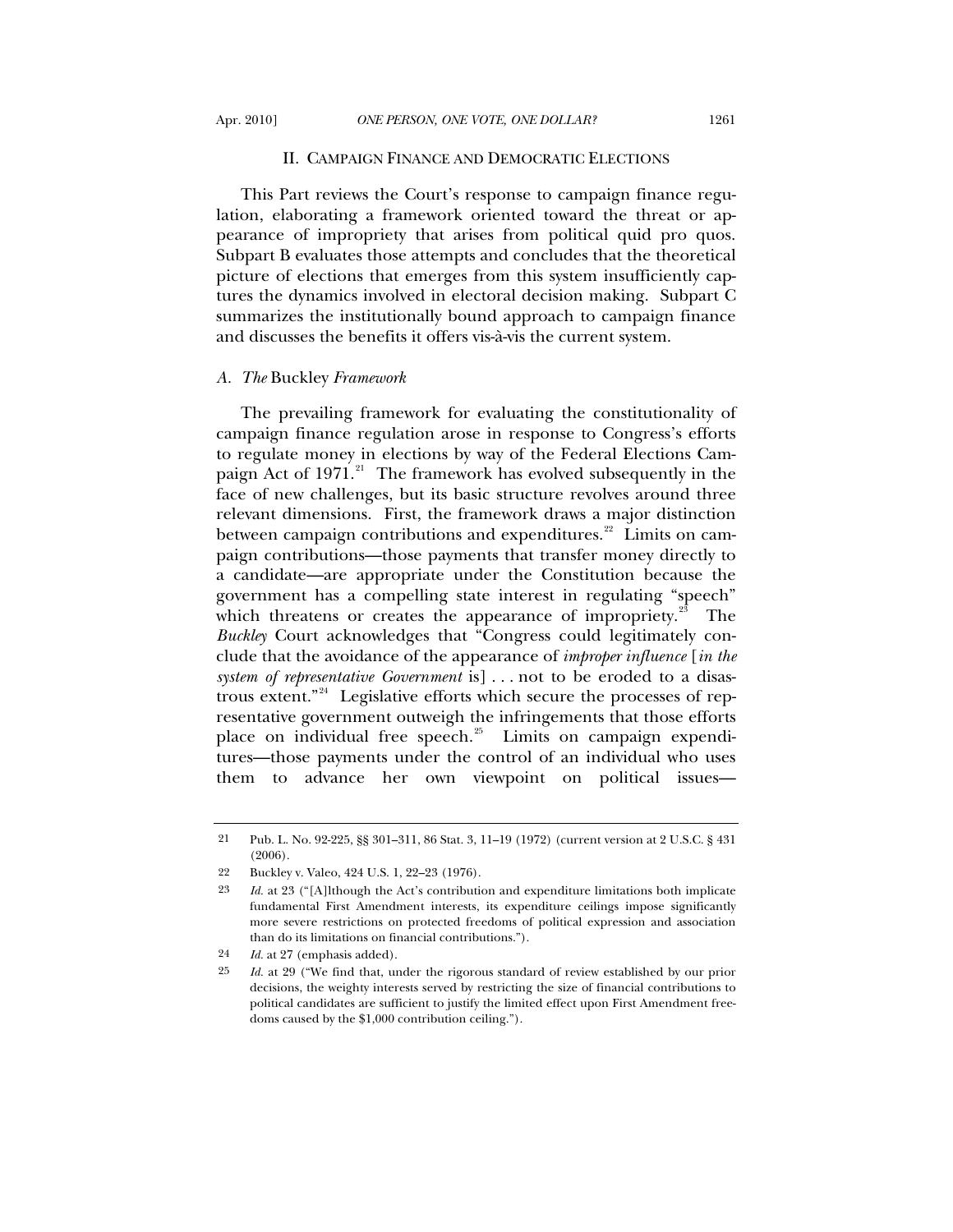impermissibly intrude on constitutionally protected free speech guarantees. As a general rule, individuals should be allowed to expend resources to further their own views. Unlike campaign contributions, expenditure transactions do not involve direct contact with candidates, and therefore the threat of political quid pro quos diminishes. $26$ 

Second, the framework distinguishes between elections that in-volve candidates and those elections that do not.<sup>[27](#page-5-1)</sup> Again referring to the threat of political quid pro quos, the Court has consistently rejected spending limits for initiatives and referenda since the threat of currying favor from candidates does not exist.<sup>[28](#page-5-2)</sup> Much like campaign expenditures, the appearance or threat of impropriety does not arise when the candidate is absent from the transaction.<sup>[29](#page-5-3)</sup>

The last major dimension of the contemporary campaign finance framework implicates the identity of the speaker. Initially in *First National Bank of Boston v. Bellotti*, [30](#page-5-4) and most recently in *Citizens United v. FEC*, [31](#page-5-5) the Court has asserted that First Amendment guarantees do not discriminate between corporations and natural persons.<sup>[32](#page-5-6)</sup> The speaker's identity does not diminish the inherent worth of speech and its capacity to inform the public.<sup>[33](#page-5-7)</sup> These arguments, which op-

<span id="page-5-0"></span><sup>26</sup> *Id.* at 19–20 ("The expenditure limitations contained in the Act represent substantial rather than merely theoretical restraints on the quantity and diversity of political speech. The \$1,000 ceiling on spending 'relative to a clearly identified candidate' would appear to exclude all citizens and groups except candidates, political parties, and the institutional press from any significant use of the most effective modes of communication. Although the Act's limitations on expenditures by campaign organizations and political parties provide substantially greater room for discussion and debate, they would have required restrictions in the scope of a number of past congressional and Presidential campaigns and would operate to constrain campaigning by candidates who raise sums in excess of the spending ceiling." (internal citations omitted) (footnote call numbers omitted) (quoting 18 U.S.C. § 608 (e)(1) (1970 & Supp. 1975))).

<span id="page-5-1"></span><sup>27</sup> Citizens Against Rent Control v. City of Berkeley, 454 U.S. 290, 297–99 (1981).

<span id="page-5-3"></span><span id="page-5-2"></span><sup>28</sup> *Id.*

<sup>29</sup> The Court in *Citizens Against Rent Control v. City of Berkeley* noted that the compelling state interest which animated *Buckley*—political quid pro quos—did not threaten electoral decisions on referenda. Therefore, a Berkeley ordinance limiting individual contributions to a group promoting a referendum was held unconstitutional. *See id.*

<span id="page-5-4"></span><sup>30 435</sup> U.S. 765 (1978).

<sup>31 130</sup> S. Ct. 876 (2010).<br>32 *Rellatti* 435 U.S. at 77

<span id="page-5-6"></span><span id="page-5-5"></span><sup>32</sup> *Bellotti*, 435 U.S. at 777 ("The inherent worth of the speech in terms of its capacity for informing the public does not depend upon the identity of its source, whether corporation, association, union, or individual.").

<span id="page-5-7"></span><sup>33</sup> In *Bellotti*, the Court struck down a regulation prohibiting a corporation from making contributions and expenditures for the purpose of influencing a referendum. Justice Powell, writing for the majority, believed that this was the type of speech indispensible to decision making in a democracy. A provision of the Federal Election and Campaign Act of 1971 again came before the Court in *FEC v. Massachusetts Citizens for Life, Inc.*, 479 U.S.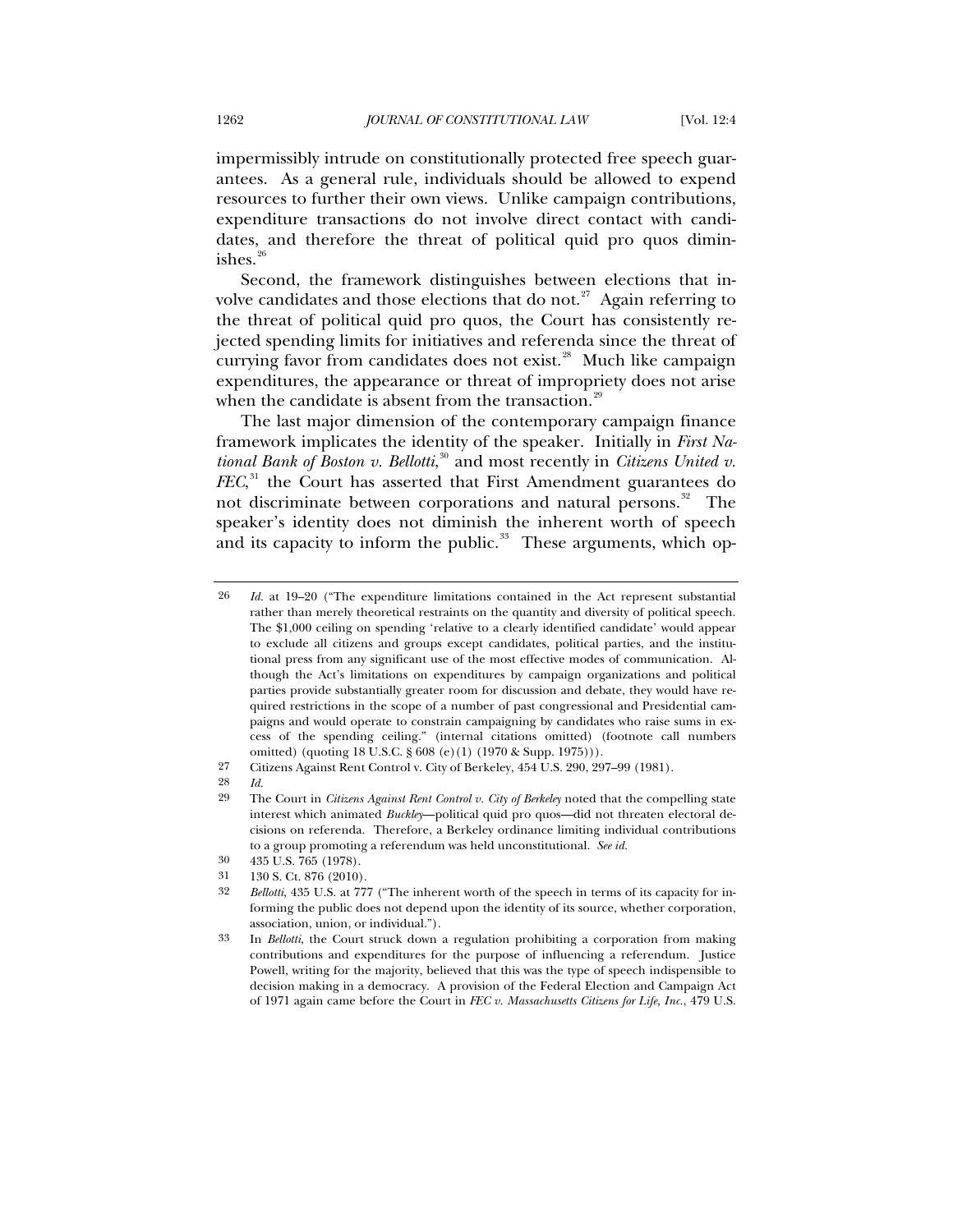pose restrictions on corporate speech, often rely on the notion that any speaker's attempt to increase the quantity of information that voters can use ought to be protected. $34$  Efforts to restrict a speaker's contributions, these arguments conclude, "all too often simply" serve as "a means to control content."[35](#page-6-1)

In a series of intervening cases, however, the Court reversed itself on this position.[36](#page-6-2) In *Austin*, an alternative majority recognized that corporations possess a unique capacity to amass money in the economic marketplace and subsequently leverage that resource in the political marketplace. $37$  Those who favor restrictions on corporate speech often fear the possibility that unequal access will displace other voices from the public sphere or otherwise bring about conditions where the quantity of information is reduced.<sup>[38](#page-6-4)</sup> Therefore, corporations are restrained in their capacity to contribute.

### *B. Evaluating the* Buckley *Framework*

The Court's continued reliance on the *Buckley* framework has met significant criticism. The first distinction in the *Buckley* framework differentiating between contributions and expenditures—suffers

<sup>238 (1986)</sup>*.* That statute prohibited corporations from using general treasury funds for independent expenditures in connection with elections for public office. But, since MCFL was: (1) not a business corporation, (2) not created for economic gain, (3) without shareholders, and (4) without business, the Court struck down the provision. *Id.* at 259.

<span id="page-6-0"></span><sup>34</sup> Austin v. Mich. State Chamber of Commerce, 494 U.S. 652, 679 (1990) (Scalia, J., dissenting) ("In permitting Michigan to make private corporations the first object of this Orwellian announcement, the Court today endorses the principle that too much speech is an evil that the democratic majority can proscribe."); *Bellotti*, 435 U.S. at 777.

<sup>35</sup> *Citizens United*, 130 S. Ct. at 899.

<span id="page-6-2"></span><span id="page-6-1"></span><sup>36</sup> *Austin*, 494 U.S. at 652 (holding that states can constitutionally limit the capacity of corporations to contribute to elections using general treasury funds).

<span id="page-6-3"></span><sup>37</sup> *Id.* at 658–59 ("State law grants corporations special advantages—such as limited liability, perpetual life, and favorable treatment of the accumulation and distribution of assets that enhance their ability to attract capital and to deploy their resources in ways that maximize the return on their shareholders' investments. These state-created advantages not only allow corporations to play a dominant role in the Nation's economy, but also permit them to use 'resources amassed in the economic marketplace' to obtain 'an unfair advantage in the political marketplace.'"); *Bellotti,* 435 U.S. at 809 (White, J., dissenting) (arguing that the interest of the state "is not one of equalizing the resources of opposing candidates or opposing positions, but rather of preventing institutions which have been permitted to amass wealth as a result of special advantages extended by the State for certain economic purposes from using that wealth to acquire an unfair advantage in the political process, especially where, as here, the issue involved has no material connection with the business of the corporation. The State need not permit its own creation to consume it").

<span id="page-6-4"></span><sup>38</sup> Davis v. FEC, 128 S. Ct. 2759, 2780 (2008) (Stevens, J., dissenting) ("If only one candidate can make himself heard, the voter's ability to make an informed choice is impaired.").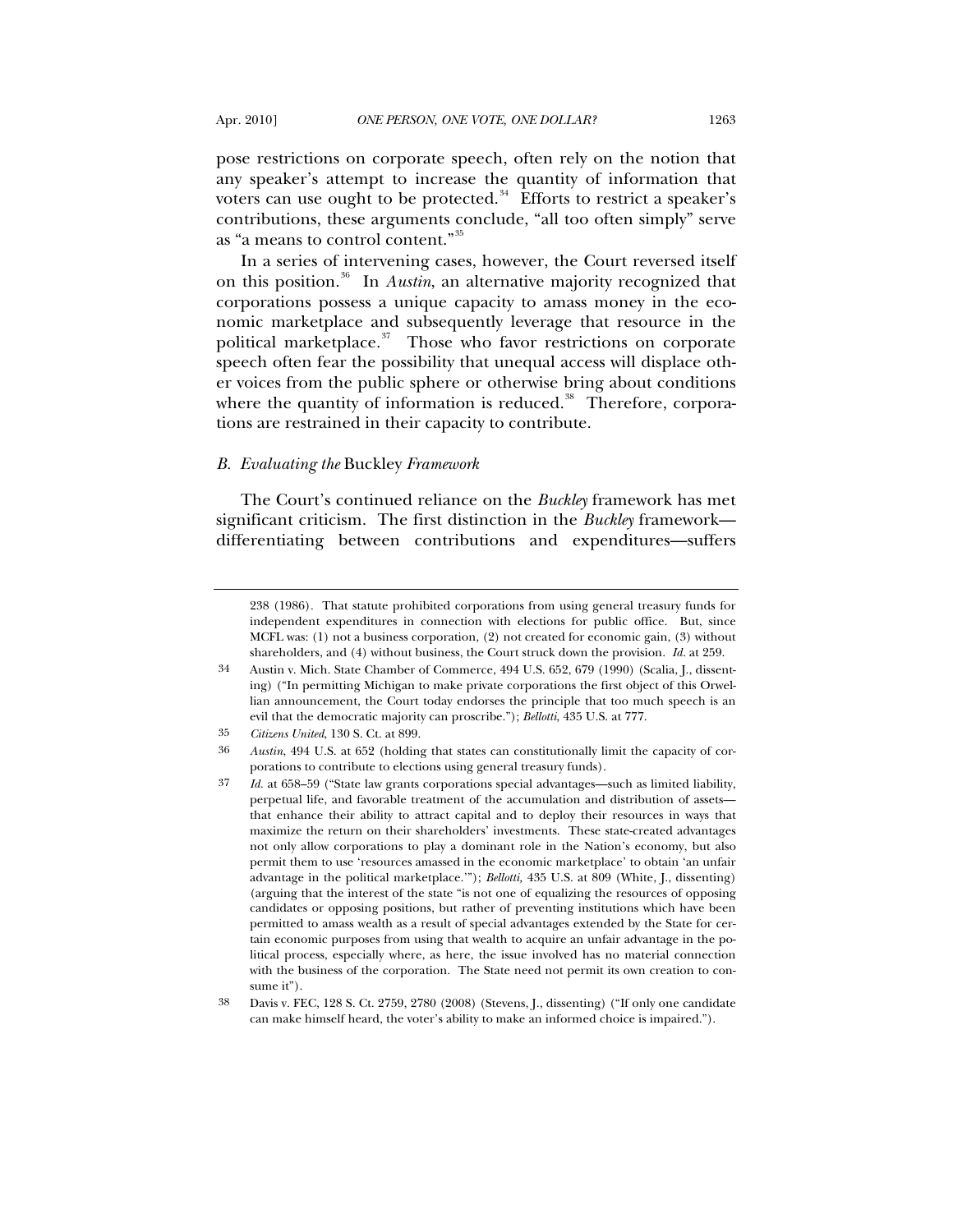from a glaring deficiency: the dissimilarities that sustain their respective treatment in theory cannot be sustained in practice. $39$  Issues are too easily associated with candidates or parties.<sup> $40$ </sup> Therefore, when a voter encounters an advertisement, he connects the message with the candidate, allowing the candidate to benefit from independent expenditures in ways that still encourage a debt of gratitude. In turn, candidates can easily identify the authors of independently issued and expensive—advertisements that advocate on behalf of a candidate or her cause. This allows the candidate to follow through on her feelings of gratitude. Therefore, when a donor reaches his contribution limit, he can simply find other channels to assist his preferred candidate, thereby circumventing the constitutionally permissible limits on campaign contributions.<sup>[41](#page-7-2)</sup>

If the distinction between contributions and expenditures proves unsustainable, it does not automatically follow that Congress can regulate expenditures. It should, however, cause us to revisit an earlier question: why are quid pro quos so offensive that regulation is justified? As already discussed, the *Buckley* Court acknowledges a strong interest in "the appearance of *improper influence . . . in the system of rep-*

<span id="page-7-0"></span><sup>39</sup> *See* Bipartisan Campaign Reform Act of 2002, Pub. L. No. 107-155, 116 Stat. 81 (attempting to distinguish between contributions and noncandidate campaign expenditures); *see also Citizens United*, 130 S. Ct. at 964 (Stevens, J., dissenting) ("Many corporate independent expenditures, it seems, had become essentially interchangeable with direct contributions in their capacity to generate *quid pro quo* arrangements."); McConnell v. FEC, 540 U.S. 93, 129–30 (2003) ("In 1998 the Senate Committee on Governmental Affairs issued a six-volume report summarizing the results of an extensive investigation into the campaign practices in the 1996 federal elections. The report gave particular attention to the effect of soft money on the American political system, including elected officials' practice of granting special access in return for political contributions. The committee's principal findings relating to Democratic Party fundraising were set forth in the majority's report, while the minority report primarily described Republican practices. The two reports reached consensus, however, on certain central propositions. They agreed that the 'soft money loophole' had led to a 'meltdown' of the campaign finance system that had been intended 'to keep corporate, union and large individual contributions from influencing the electoral process.' One Senator stated that 'the hearings provided overwhelming evidence that the twin loopholes of soft money and bogus issue advertising have virtually destroyed our campaign finance laws, leaving us with little more than a pile of legal rubble.'" (footnote call number omitted)).

<span id="page-7-1"></span><sup>40</sup> This assertion is at odds with many of the empirical conclusions about voter knowledge. *See, e.g.*, Philip E. Converse, *Assessing the Capacity of Mass Electorates*, 3 ANN. REV. POL. SCI. 331 (2000) [hereinafter Converse, *Mass Electorates*]; Philip E. Converse, *The Nature of Belief Systems in Mass Publics*, *in* IDEOLOGY AND DISCONTENT 206 (David E. Apter ed., 1964).

<span id="page-7-2"></span><sup>41</sup> *See Austin*, 494 U.S. at 660 ("Corporate wealth can unfairly influence elections when it is deployed in the form of independent expenditures, just as it can when it assumes the guise of political contributions.").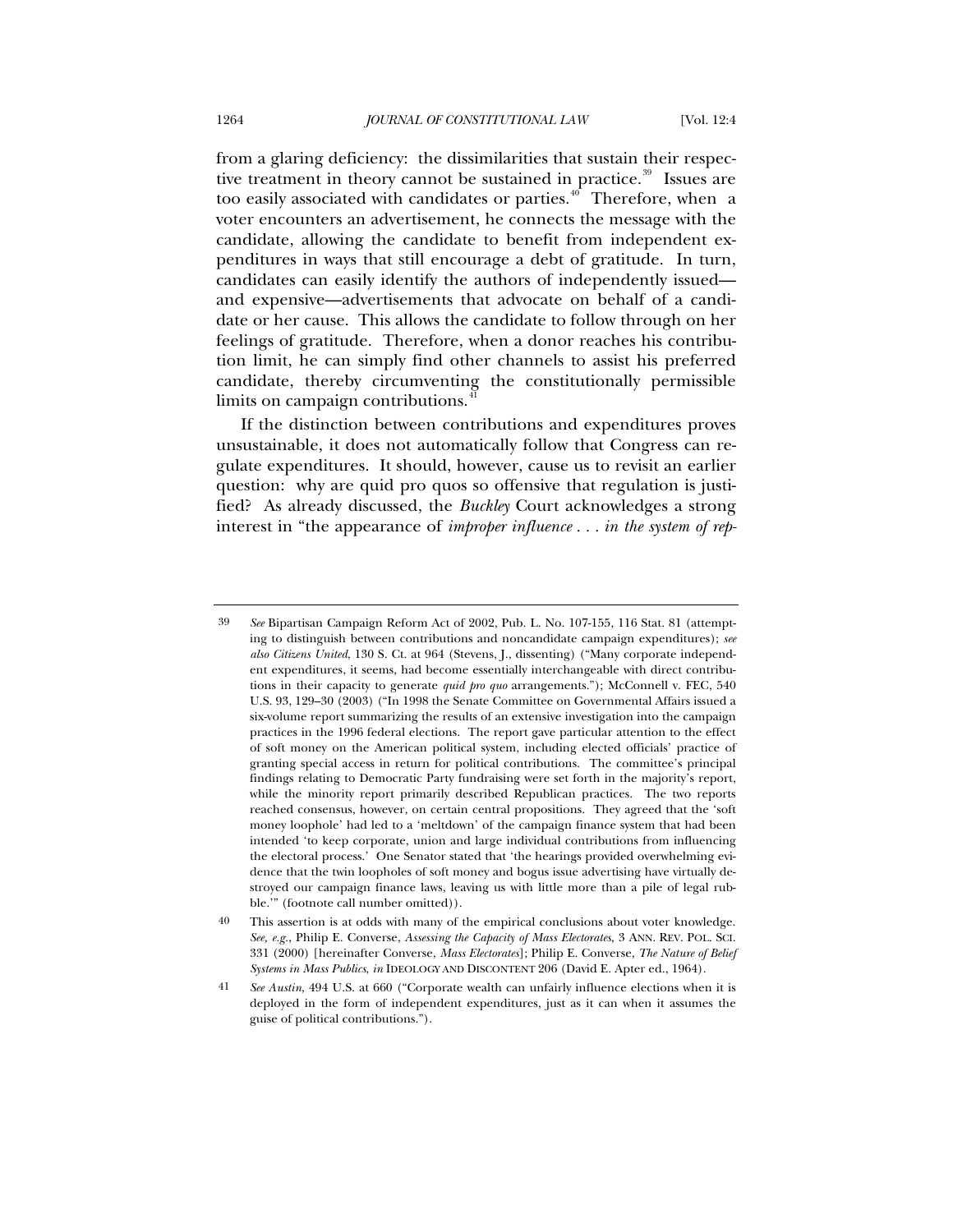*resentative Government* is not to be eroded to a disastrous extent."<sup>[42](#page-8-0)</sup> A representative acts with legitimate authority to the extent that her of-ficial conduct conforms to the public's will.<sup>[43](#page-8-1)</sup> If she uses her office in ways that deviate from the public's will to reward individuals who help her gain office, it places considerable strain on the concept of representation. The Court fails to spell out the remainder of the argument, but presumably it concludes as follows: speech and money play a necessary role in elections,<sup>[44](#page-8-2)</sup> but the Constitution does not protect those resources a candidate might use to undermine democratic decision making. Congress's purported understanding of speech distinguishes between two kinds: speech necessary to carry out elections and speech that undermines them.

The *Buckley* Court, however, offers a blanket rebuttal that does not differentiate along similarly nuanced lines. This leaves the Court's interpretation of the First Amendment in direct conflict with Congress's vision of representative government. The *Buckley* Court takes away the obvious general remedy it employed in *Reynolds v. Sims*,<sup>[45](#page-8-3)</sup> placing an upper limit on the ability of any individual to influence an election's outcome. Instead, the Court rejected "the concept that government may restrict the speech of some elements of our society in order to enhance the relative voice of others."[46](#page-8-4)

The second distinction—involving the presence or absence of candidates in the electoral process—also suffers from similar criticism. Imagine a business which exclusively funds an initiative that favored its position vis-à-vis its competitors, but those competitors were not in a position to compete with resources of their own. Applying the *Buckley* framework, that scenario does not offend the Constitution's campaign expenditure framework. But it is not clear that the framework identifies the correct aspect of the case. The facts are easily manipulated to produce the counterfactual scenario in which a business funds a candidate who promises to enact legislation that punishes the business' competitors in exactly the same way. In the first scenario, the initiative does not feature a candidate. But this

<span id="page-8-0"></span><sup>42</sup> Buckley v. Valeo, 424 U.S. 1, 27 (1976) (emphasis added) (internal quotation marks omitted) (quoting U.S. Civil Serv. Comm'n v. Nat'l Ass'n of Letter Carriers, 413 U.S. 548, 565 (1973)).

<span id="page-8-1"></span><sup>43</sup> DAHL, *supra* note 11, at 131 ("We expect elections to reveal the 'will' or the preferences of a majority on a set of issues."). Dahl goes on to note that "[t]his is one thing elections rarely do, except in an almost trivial fashion." *Id.*

<span id="page-8-2"></span><sup>44</sup> *See Citizens United*, 130 S. Ct. at 884 ("All speakers, including individuals and the media, use money amassed from the economic marketplace to fund their speech . . . .").

<span id="page-8-4"></span><span id="page-8-3"></span><sup>45 377</sup> U.S. 533 (1964).

<sup>46</sup> *Buckley*, 424 U.S. at 48–49.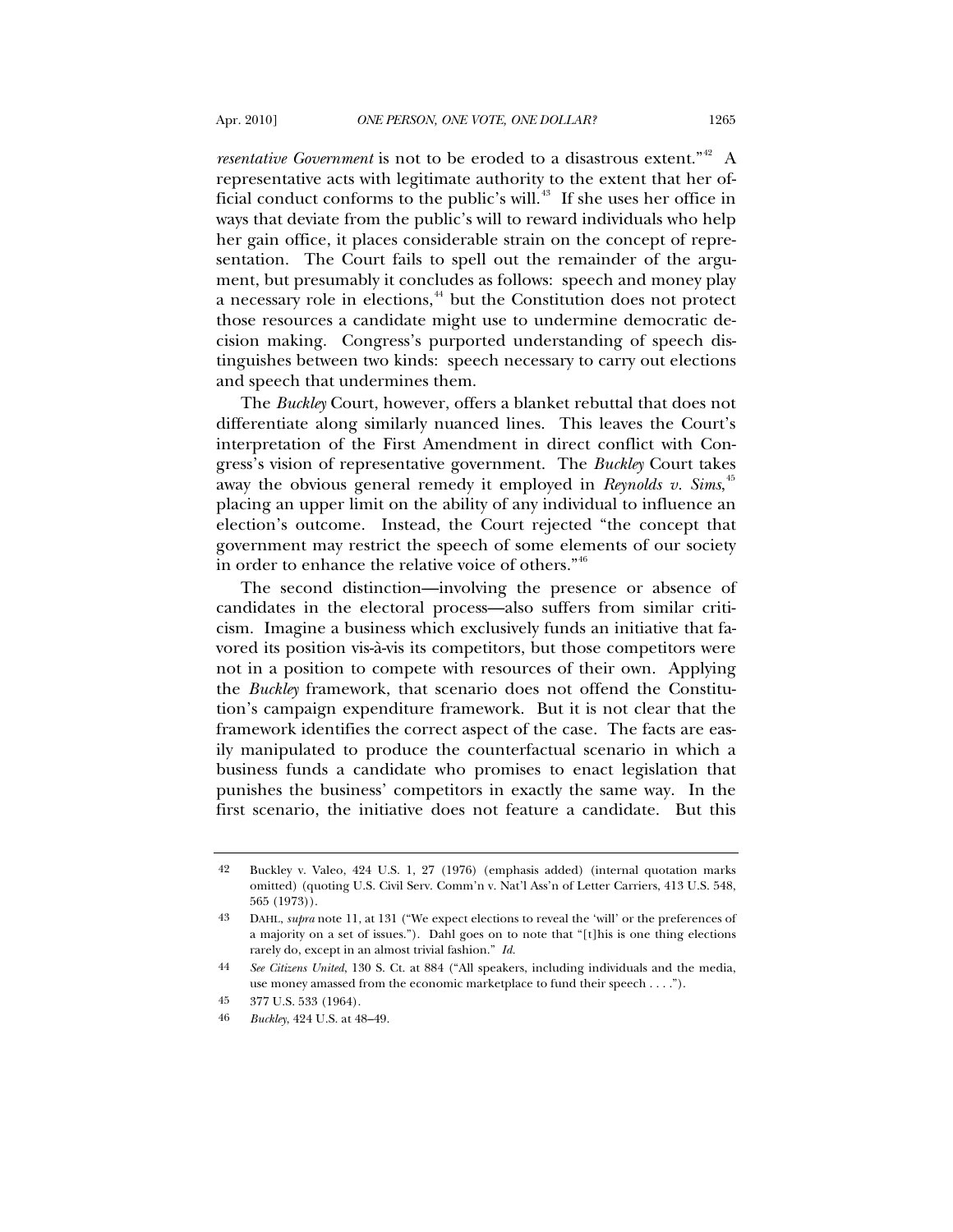counterfactual scenario makes plain how the business manipulates the general will if we assume that the victory can be fairly attributed to the difference in influences. $47$  The counterfactual suggests that money does not give rise to the problem. Instead, the process does not feature meaningful competition and, in doing so, it ultimately deprives some people of their say in the collective decision-making process. The value of equality lurks in the background, but we are left uneasy because of the selection bias that has produced the result. Essentially, the election's purpose of measuring opinions has been distorted.

The third distinction—differentiating between a natural and corporate person—gives rise to a boundary problem that violates notions of complex equality. The *Austin* Court argues that corporations are particularly well-suited to amass money and translate that money into the realm of electoral politics.<sup>[48](#page-9-1)</sup> Allowing inequitably distributed social goods and resources to transfer between social spheres propagates inequality. Theories of "complex equality" permit inequalities in any particular sphere of life; but those inequalities should not dic-tate the distribution of social goods in other spheres.<sup>[49](#page-9-2)</sup> Questions over the distribution of social goods animate politics. If the inputs into a democratic decision-making process reflect social biases, then we should expect a similar bias in the output thereby violating the minimal condition of complex equality. If public opinion is to guide policy making through representative government, then certain influences must be excluded from the articulation of public opinion. That proposition has long been a part of our First Amendment tradi-tion.<sup>[50](#page-9-3)</sup> However, it has less to do with the identity of donors and more to do with the transfer of resources between different social spheres.

<span id="page-9-0"></span><sup>47</sup> This seems to be a reasonable inference. Statistical research suggests that campaign contributions and expenditures can have a significant effect on election outcomes. Alan Gerber, *Estimating the Effect of Campaign Spending on Senate Election Outcomes Using Instrumental Variables*, 92 AM. POL. SCI. REV. 401, 410 (1998); Donald Philip Green & Jonathan S. Krasno, *Salvation for the Spendthrift Incumbent: Reestimating the Effects of Campaign Spending in House Elections*, 32 AM. J. POL. SCI. 884, 900 (1988).

<span id="page-9-1"></span><sup>48</sup> Austin v. Mich. State Chamber of Commerce, 494 U.S. 652, 655 (1990) (holding that states can constitutionally limit the capacity of corporations to contribute to elections using general treasury funds).

<span id="page-9-2"></span><sup>49</sup> *See, e.g.*, MICHAEL WALZER, SPHERES OF JUSTICE: A DEFENSE OF PLURALISM AND EQUALITY (1983).

<span id="page-9-3"></span><sup>50</sup> Masses Publ'g Co. v. Patten, 244 F. 535, 540 (S.D.N.Y. 1917) (arguing that "public opinion . . . is the final source of government in a democratic state," as opposed to civil disobedience).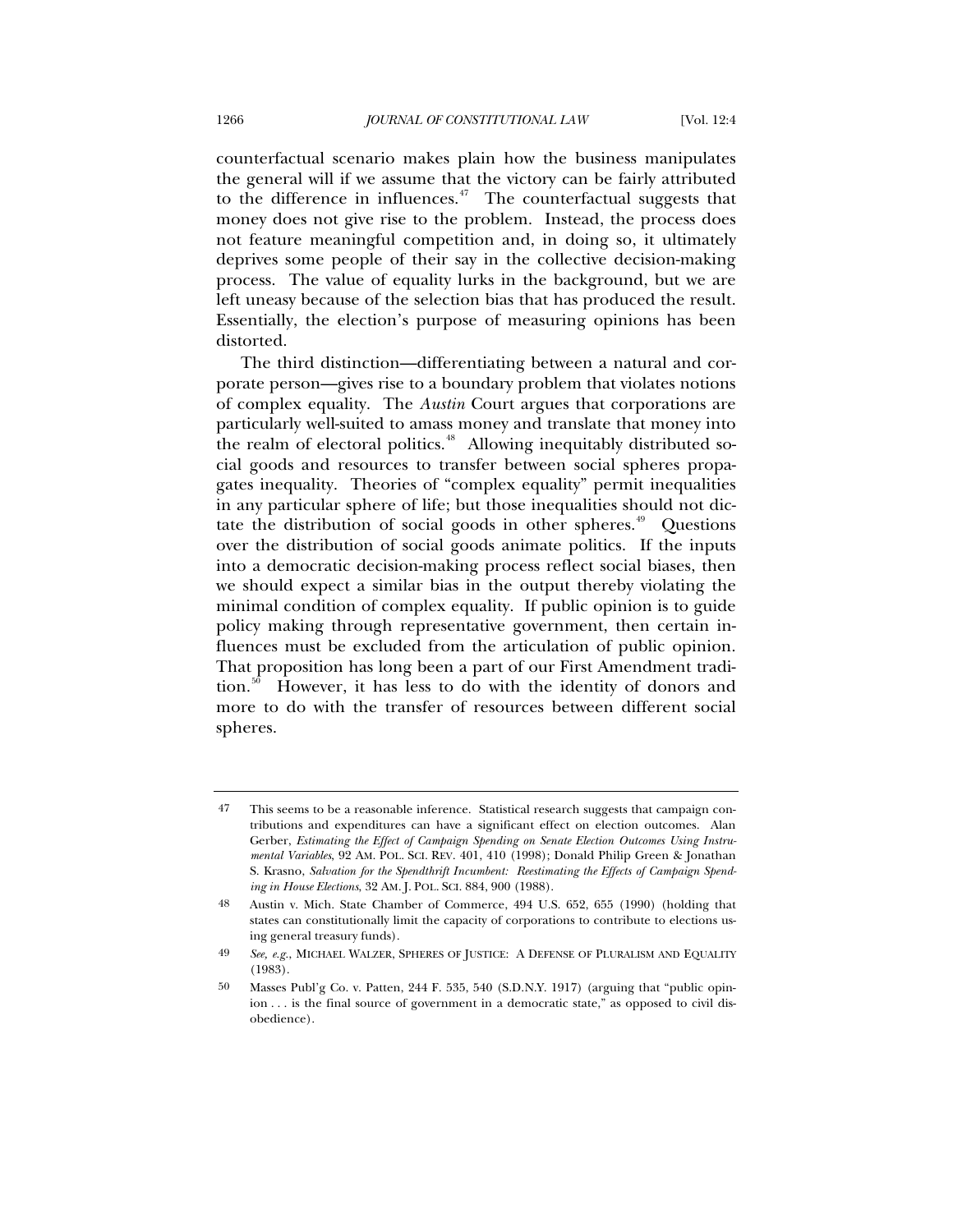### *C. The Institutionally Bound Approach to Campaign Finance*

The preceding critique has relied heavily on the assumption that social boundaries can be drawn around the various spheres of social life, in general, and legal institutions, in particular. It is an assumption that law frequently makes, $51$  but other evidence suggests this is not the case.<sup>[52](#page-10-1)</sup> For the sake of this argument, however, I propose that, at least with respect to electoral resources, the law can maintain a boundary between electoral decision making and the political do-main more broadly.<sup>[53](#page-10-2)</sup> Indeed, it is an assumption commonly employed in First Amendment doctrine to justify the regulation of speech in limited domains that facilitates the function of those insti-tutions.<sup>[54](#page-10-3)</sup> According to this institutionally bound approach, "speech normally and properly only receives protection consistent with the in-stitution of which it is a part."<sup>[55](#page-10-4)</sup> Even political speech—recognized as enjoying the highest level of constitutional protection<sup>[56](#page-10-5)</sup>—is "often subject to severe limits, justified by the goal of making the particular institutional element of government better perform its democratic and governing functions."<sup>[57](#page-10-6)</sup> If the boundaries are not reasonably definable, speech regulation can extend too far into other realms of social life, harming the individual and social benefits that result from regulation of speech. If that were the case, it would be difficult to justify the institutionally bound approach.

Under some circumstances, institutions that restrict speech can produce democratically valuable consequences. Schools,<sup>[58](#page-10-7)</sup> courts.<sup>[59](#page-10-8)</sup>

<span id="page-10-0"></span><sup>51</sup> *Cf.* United States v. Morrison, 529 U.S. 598 (2000) (holding that the Commerce Clause does not provide Congress with authority to enact a federal civil remedy for victims of gender-motivated violence); Printz v. United States, 521 U.S. 898 (1997) (holding that the Brady Act's provision commanding CLEOs to conduct background checks is unconstitutional).

<span id="page-10-8"></span><span id="page-10-1"></span><sup>52</sup> Timothy Mitchell, *The Limits of the State: Beyond Statist Approaches and Their Critics*, 85 AM. POL. SCI. REV. 77, 77 (1991) (arguing that the state-society boundary is characterized by a high degree of ambiguity, and this feature is not simply a theoretical artifact).

<span id="page-10-2"></span><sup>53</sup> This is necessary because the institutionally bound approach to speech regulation relies heavily on reasonably definable institutional boundaries. Since "resources," like votes, "and activities," like debates, "are authoritatively organized to further or accomplish [the] particular objectives" of democratic elections, the law demonstrates sufficient capacity to create electoral institutions without undermining the political sphere altogether. Baker, *supra* note 6, at 19.

<span id="page-10-3"></span><sup>54</sup> *See infra* notes 63–65.

<sup>55</sup> Baker, *supra* note 6, at 2.

<span id="page-10-5"></span><span id="page-10-4"></span><sup>56</sup> Shapero v. Ky. Bar Ass'n, 486 U.S. 466, 483 (1988) ("Political speech . . . is at the core of the First Amendment.").

<span id="page-10-7"></span><span id="page-10-6"></span><sup>57</sup> Baker, *supra* note 6, at 2.

<sup>58</sup> *See* Pickering v. Board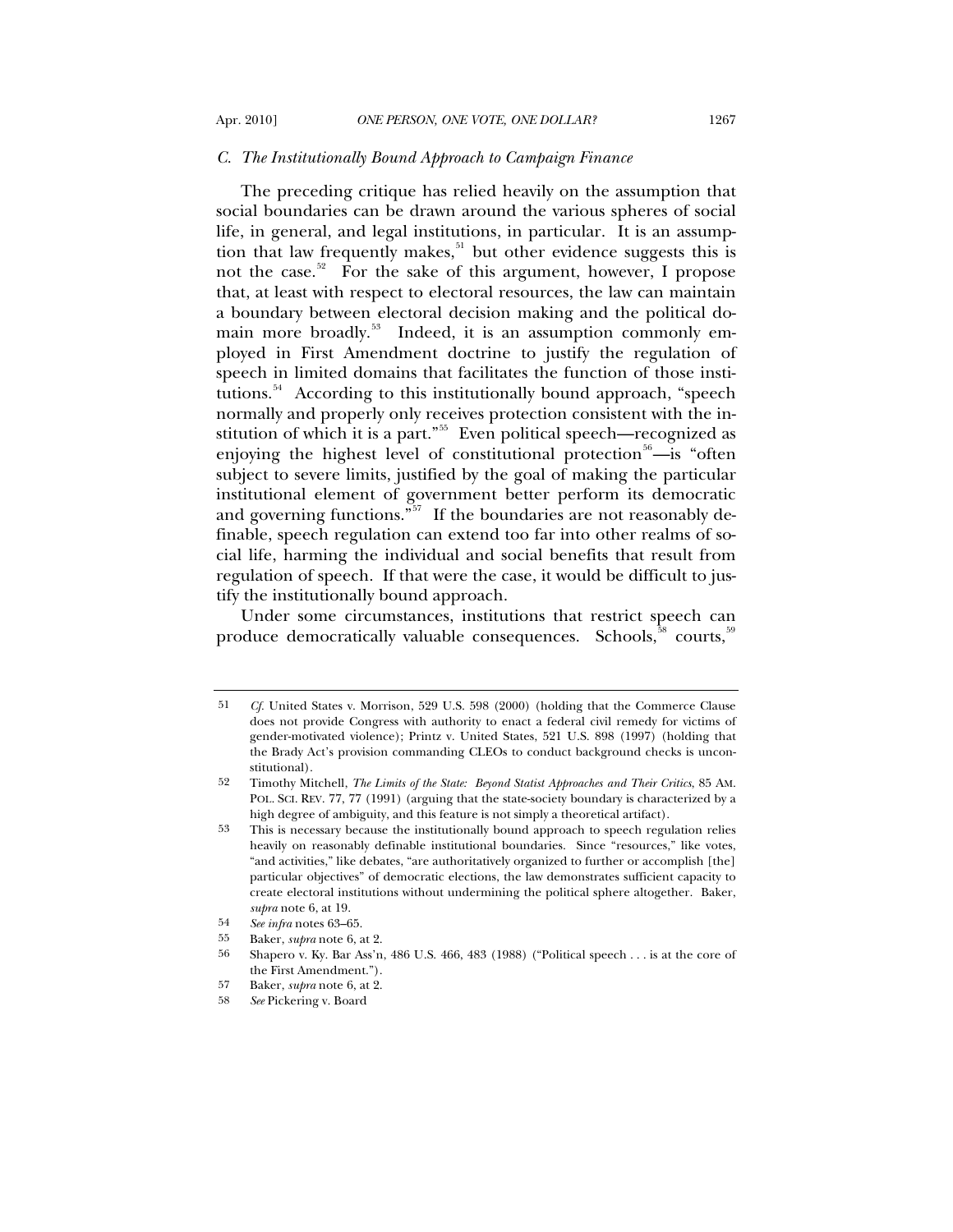and legislatures $60$  all rely on rules that prohibit certain forms of speech so as to ensure that disruptive efforts do not undermine a broader institutional purpose. We tolerate certain infringements on speech rights to facilitate the functioning of these institutions.

The institutionally bound approach makes room for a larger theoretical understanding of elections within democratic theory by inviting a functional analysis of how elections work. "The concept of 'institutionally bound' refers to situations where resources and activities are authoritatively organized to further or accomplish particular ob-jectives within a limited realm of social life."<sup>[61](#page-11-1)</sup> Elections meet these criteria. $62$  Therefore, to the extent that elections are themselves normatively desirable, the approach holds that Congress can regulate speech consistent with the First Amendment when necessary to protect the institution of democratic decision making.

# III. ELECTIONS IN AN UNEQUAL WORLD

Translating popular sovereignty into specific acts of governance requires theoretical elaboration. Liberal and republican conceptions of democracy make use of the "public will," which gives voice to the preferences of a political community and instructs elected representatives to adopt rules in the community's name. Elite democrats reject this account on two grounds. First, the people are either not interested in or not capable of formulating a coordinated will on most issues. $63$  Second, elite democratic theorists also disagree with the liberal assumption that individual preferences are well-defined and in some sense exogenous to the electoral process. $^{64}$  $^{64}$  $^{64}$  But these theorists

of Education, 391 U.S. 563 (1968), and Grayned v. City of Rockford, 408 U.S. 104 (1972), limiting speech to encourage a better learning environment in schools.

<sup>59</sup> *See* Barenblatt v. United States, 360 U.S. 109 (1959), and Uphaus v. Wyman, 360 U.S. 72 (1959), upholding court orders to testify or produce information.

<span id="page-11-0"></span><sup>60</sup> Consider SARAH A. BINDER, MINORITY RIGHTS, MAJORITY RULE: PARTISANSHIP AND THE DEVELOPMENT OF CONGRESS 99–104 (1997), discussing the importance of the "gag rule" as a procedural innovation to counter the disruptive potential of sectional politics in the U.S. House of Representatives.

<span id="page-11-2"></span><span id="page-11-1"></span><sup>61</sup> Baker, *supra* note 6, at 19.

<span id="page-11-3"></span><sup>62</sup> *Cf.* Masses Publ'g Co. v. Patten, 244 F. 535, 540 (S.D.N.Y. 1917).<br>63 I IPPMANN *subra* note 13, at 197 ("There is no prospect that

LIPPMANN, *supra* note 13, at 197 ("There is no prospect . . . that the whole invisible environment will be so clear to all men that they will spontaneously arrive at sound public opinions on the whole business of government. And even if there were a prospect, it is extremely doubtful whether many of us would wish to be bothered, or would take the time  $\dots$ .").

<span id="page-11-4"></span><sup>64</sup> SCHUMPETER, *supra* note 13, at 253 (stating that an individual's preference "must be something more than an indeterminate bundle of vague impulses loosely playing about given slogans and mistaken impressions"). As an empirical fact, this may be justified. *See*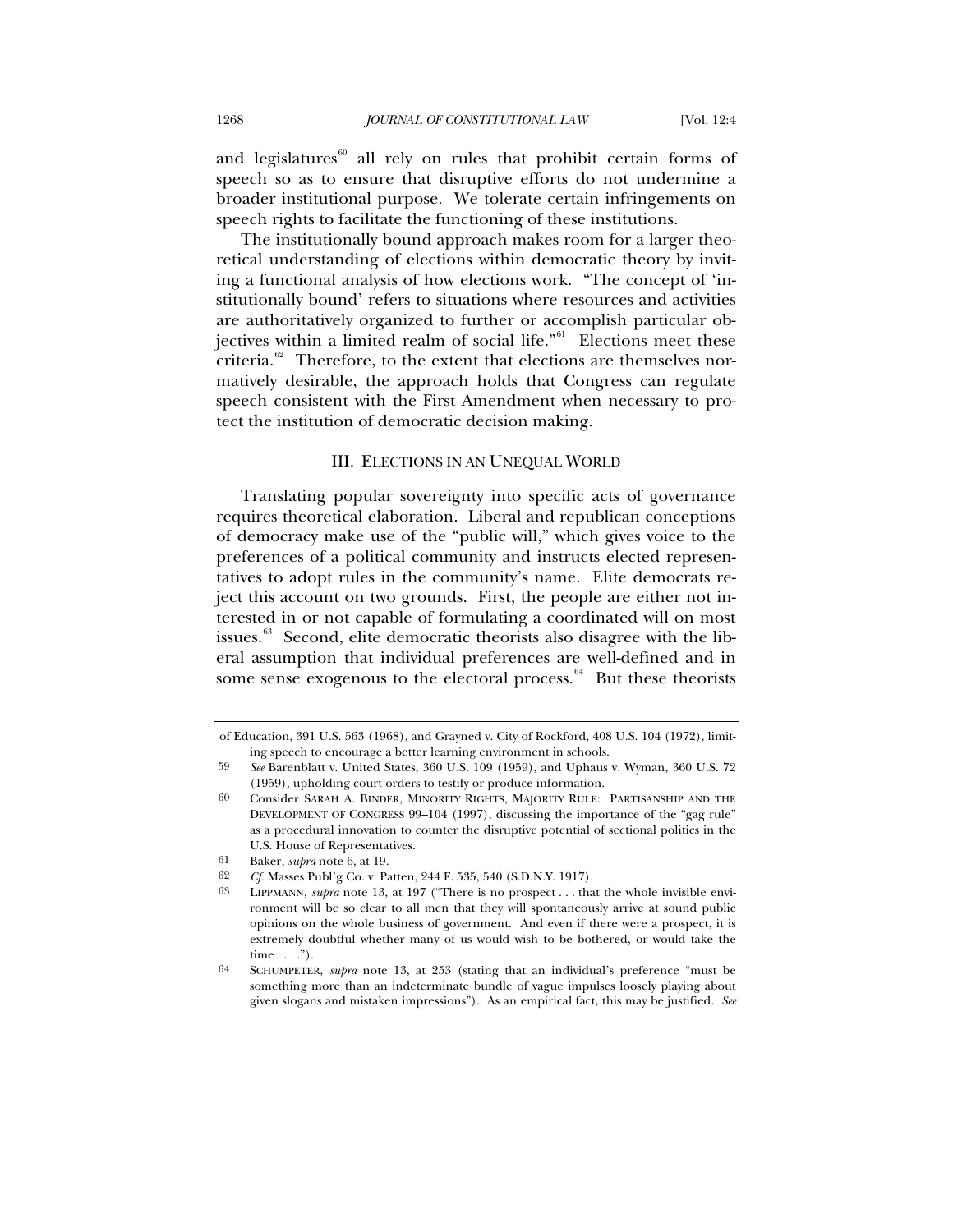do not give up on the promise of democracy. Instead, they attempt to overcome the threats of political entrenchment, corruption, and domination that would seemingly arise in a world marked by inequality by designing a democratic system that fights against these dan- $gers.<sup>65</sup>$  $gers.<sup>65</sup>$  $gers.<sup>65</sup>$ 

## *A. Elite Democracy*

In an elite democracy, governance is about problem solving.<sup>[66](#page-12-1)</sup> This is especially true for modern societies, which must coordinate mass behavior and deal with the consequences when that coordination fails. Many contemporary political debates focus on the government's appropriate level of involvement in specific areas of social life, but few would argue that the state could be removed without drastically reshaping society and its capacity to maintain itself in its current form. By learning how to solve these problems, the state has amassed significant power and authority to coordinate collective action, adjudicate disputes, and even structure the public and private spheres. That power makes the state extraordinarily useful, but particularly dangerous to society itself.

Elite democratic theorists offer a model of democracy that harnesses the state's power while limiting its capacity to use it against society.[67](#page-12-2) This model adopts three assumptions. First, society faces a number of problems that often require highly technical and special-ized knowledge to solve.<sup>[68](#page-12-3)</sup> Second, individuals are not equal in their

JOHN R. ZALLER, THE NATURE AND ORIGINS OF MASS OPINION 210 (1992) (discussing how "public attitudes toward major issues are a response to the relative intensity of competing political communications on those issues"); Converse, *Mass Electorates*, *supra* note 40 (exploring the extreme variance in political information from the top to the bottom of the public).

<span id="page-12-0"></span><sup>65</sup> IAN SHAPIRO, THE STATE OF DEMOCRATIC THEORY 55–58 (2003) (discussing Schumpeter's approach to the democratic management of power relations).

<span id="page-12-1"></span><sup>66</sup> *See* HELD, *supra* note 15 (formulating a vision of democracy that works in spite of societal inequality); SHAPIRO, *supra* note 65; C. Edwin Baker, *The Media That Citizens Need*, 147 U. PA. L. REV. 317, 320–21 (1998) (discussing democratic theories and the corresponding demands they make on the media).

<span id="page-12-2"></span><sup>67</sup> Ian Shapiro offers a good summary of the options that individuals face in a Schumpeterian world.

The underlying logic of his argument is disarmingly simple. It reduces to a double claim: (1) that structured competition for power is preferable both to Hobbesian anarchy and to the power monopoly that Hobbes saw as the logical response to it, and (2) that the choices among anarchy, monopoly, and competition are the only meaningful possibilities.

SHAPIRO, *supra* note 65, at 55.

<span id="page-12-3"></span><sup>68</sup> Baker, *supra* note 66, at 321 ("Good governments must routinely respond to problems that are technically complex.").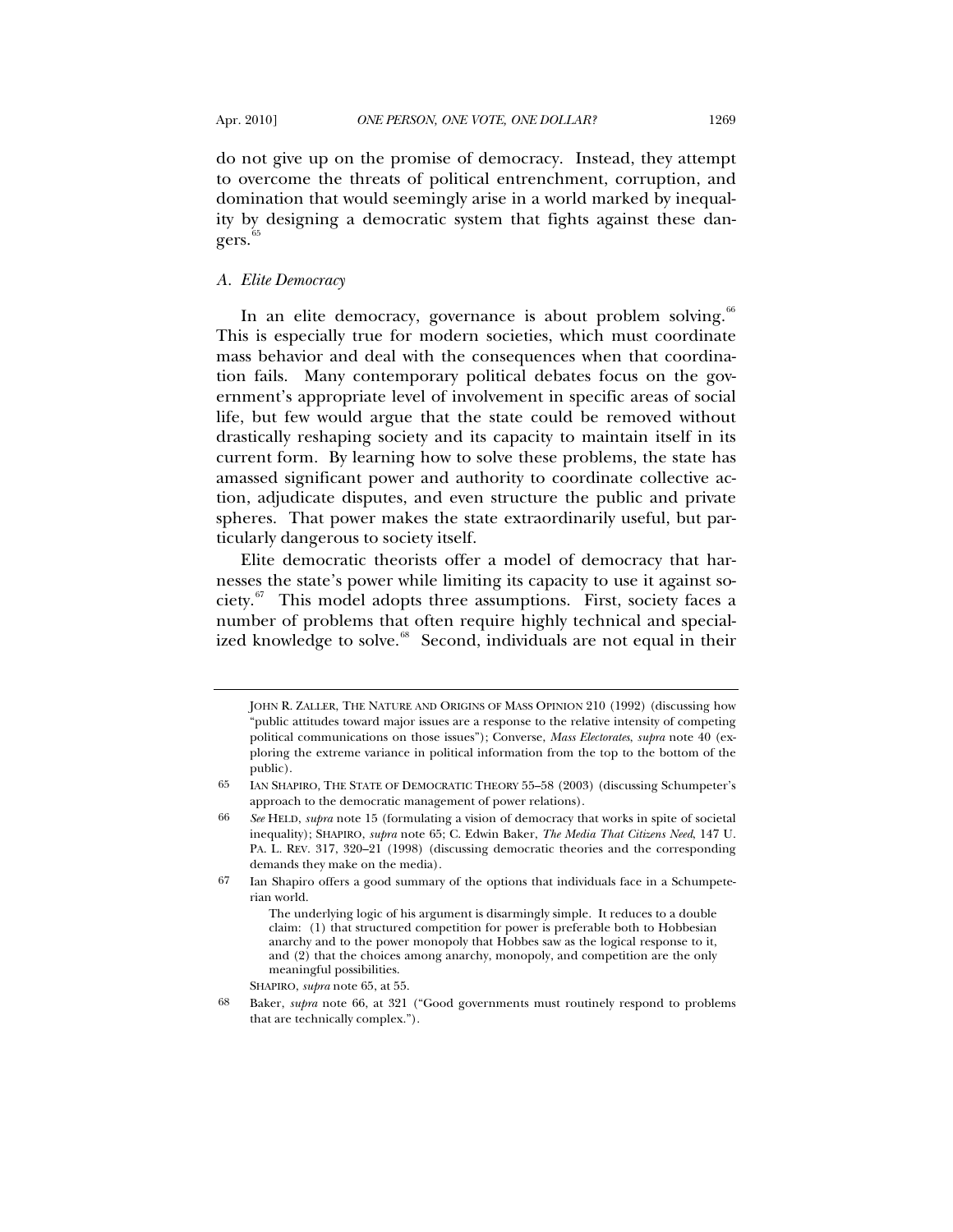capabilities to solve those problems. $69$  Third, while a relatively small portion of the population possesses the capability to solve these highly technical problems, these "elites" are not so scarce that they can exercise a monopoly over political competition.<sup>[70](#page-13-1)</sup>

To gain control over the state's apparatus, elites attempt to leverage their problem-solving skills in exchange for political office. Once in possession of the state's apparatus, however, elites have at their disposal all they need to entrench themselves permanently.<sup>[71](#page-13-2)</sup> Without some process to displace entrenched elites, society faces the prospect of suffering under an unresponsive authoritarian regime.<sup>[72](#page-13-3)</sup> Schumpeter proposes to combat entrenchment through competition by making use of two processes.<sup>[73](#page-13-4)</sup> First, he employs elections to create incentives for elites to attend to society's problems. But in his view, elections do not serve to aggregate the public's preferences on public matters since those preferences are not adequately formed. Instead, he conceives of a role for the electorate commensurate with its capacity. Simply put, "the role of the people is to produce a government" through elections.<sup>[74](#page-13-5)</sup> We select those representatives who inspire confidence and propose to solve the problems that we find most important. In turn, the leadership must select those problems which reso-nate with the public to obtain and retain power.<sup>[75](#page-13-6)</sup>

A number of factors constrain the selection process. In a properly functioning elite democracy, "no leadership is absolute."<sup>[76](#page-13-7)</sup> By selecting the wrong issue or resolving it poorly, the leadership invites competitors to seize a missed or poorly executed opportunity to displace

<span id="page-13-0"></span><sup>69</sup> *Id.* ("Most people have neither the interest nor the ability to understand, much less to devise solutions for, the problems facing society that government should address.").

<span id="page-13-1"></span><sup>70</sup> *See generally id.* ("Experts and specialists at understanding the economic, human, and natural environments must do the bulk of the government's decision making work.").

<span id="page-13-2"></span><sup>71</sup> Ian Shapiro offers a good summary of the options that individuals face in a Schumpeterian world.

The underlying logic of his argument is disarmingly simple. It reduces to a double claim: (1) that structured competition for power is preferable both to Hobbesian anarchy and to the power monopoly that Hobbes saw as the logical response to it, and (2) that the choices among anarchy, monopoly, and competition are the only meaningful possibilities.

SHAPIRO, *supra* note 65, at 55.

<span id="page-13-3"></span><sup>72</sup> *Id.*

<span id="page-13-4"></span><sup>73</sup> *Id.*

<span id="page-13-5"></span><sup>74</sup> SCHUMPETER, *supra* note 13, at 269.

<span id="page-13-6"></span><sup>75</sup> *Id.* at 279. The leadership does not care as much about the substantive issues involved as it does about the opportunities that arise in selecting and solving those problems.

<span id="page-13-7"></span><sup>76</sup> *Id.* at 280.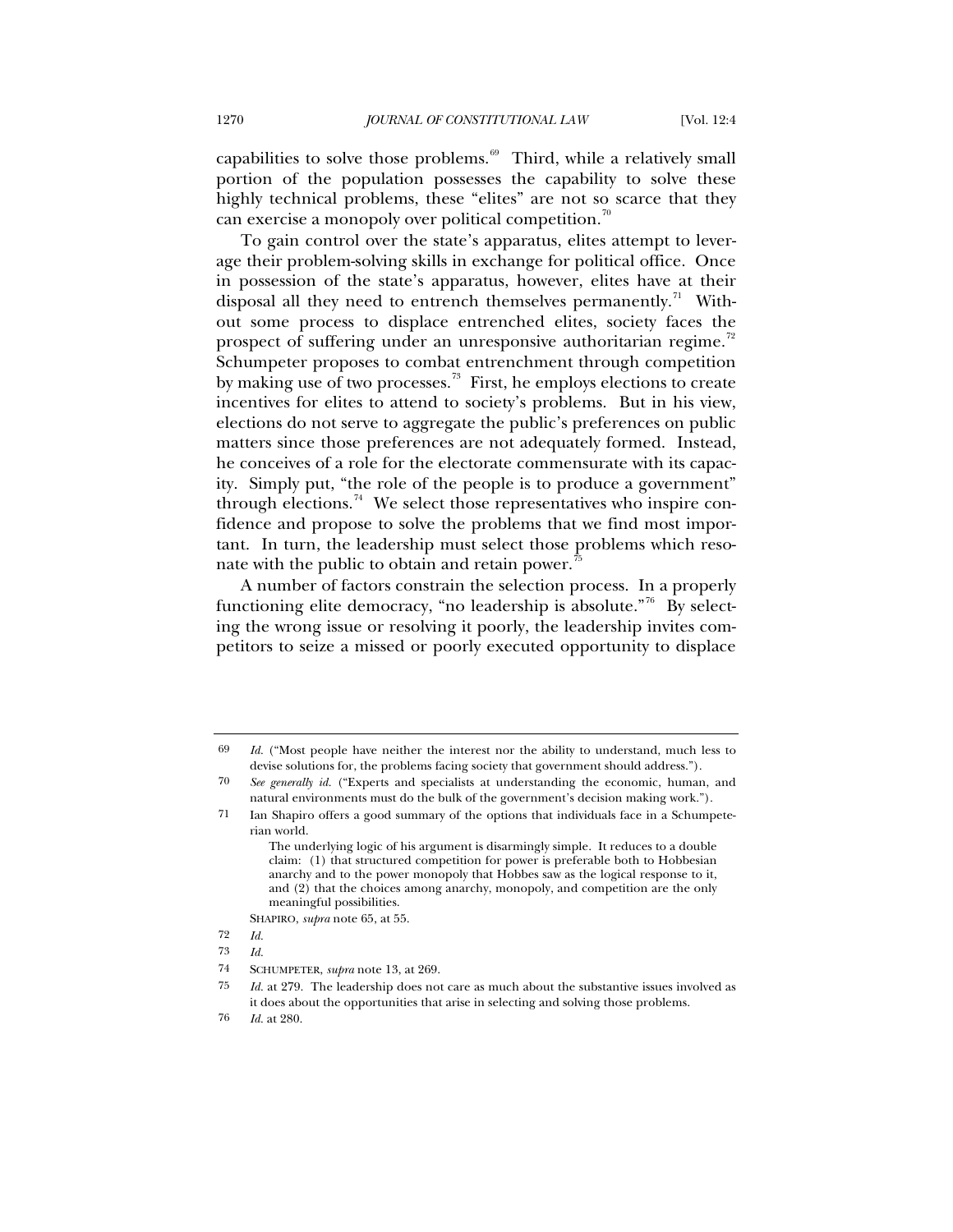the current leadership.<sup>[77](#page-14-0)</sup> The controlling leadership faces threats from other opposition leaders, as well as from outside of the formal channels of government. If the leadership "fails to absorb certain issues either because the . . . [leadership or] the opposition's forces do not appreciate their political values . . . . [s]uch issues may then be taken up by outsiders who prefer making an independent bid."<sup>[78](#page-14-1)</sup> To obtain or retain power, therefore, requires that those in power constantly rethink their strategies within coalitions. The fear of displacement constrains the leadership as it attempts to negotiate the problems it proposes to solve with the leadership's following.<sup>[79](#page-14-2)</sup> In turn, the leadership's following negotiates "a middle course between an unconditional allegiance to the leader's standard and an unconditional raising of a standard of [its] own." $80$  These coalitions are necessary to pass legislation, but they are also fractious. Even representatives with lesser claims to power can extract concessions in exchange for loyalty to other agendas. $81$  Coalition building and coalition realignments produce an environment defined by a "considerable amount of freedom" for any representative to seek re-alignment in search of better opportunities.<sup>[82](#page-14-5)</sup>

Schumpeter's concept of "Creative Destruction" rests at the center of his theory of democracy.<sup>[83](#page-14-6)</sup> The incentives driving elites constantly create the possibility for the breaking of old coalitions and the recreation of new ones. Schumpeter recognized the concept as the "essential fact about capitalism," $\frac{84}{10}$  $\frac{84}{10}$  $\frac{84}{10}$  but translates the concept into the po-litical sphere as well. Elites organize to "exploit new opportunities,"<sup>[85](#page-14-8)</sup> capitalizing on issues missed by other elites. By doing so, elites face a dynamic environment that resists political entrenchment. "[W]e

<span id="page-14-0"></span><sup>77</sup> *Id.* at 280, 286 ("The Prime Minister has to watch his opponents all the time, to lead his own flock incessantly, to be ready to step into breaches that might open at any moment, to keep his hand on the measures under debate.").

<sup>78</sup> *Id.* at 281.

<span id="page-14-1"></span><sup>79</sup> *Id.* at 280–81.

<span id="page-14-3"></span><span id="page-14-2"></span><sup>80</sup> *Id.* at 281. For a particularly convincing portrayal of the constraints that coalitional and identity politics place on elite actors, see WILLIAM E. CONNOLLY, APPEARANCE AND REALITY IN POLITICS 63 (1981) (discussing the ideological and structural constrains that animate the process of coalition building).

<span id="page-14-4"></span><sup>81</sup> SCHUMPETER, *supra* note 13, at 281 ("Groups that are strong enough to make their resentment felt yet not strong enough to make it profitable to include their protagonists and their programs in the governmental arrangement will in general be allowed to have their way in minor questions.").

<span id="page-14-6"></span><span id="page-14-5"></span><sup>82</sup> *Id.* at 281.

<sup>83</sup> *Id.* at 81–86, 280–81.

<span id="page-14-7"></span><sup>84</sup> *Id.* at 83.

<span id="page-14-8"></span><sup>85</sup> DOUGLASS C. NORTH ET AL., VIOLENCE AND SOCIAL ORDERS 23 (2009) (exploring "creative destruction" as a form of creative stimulation).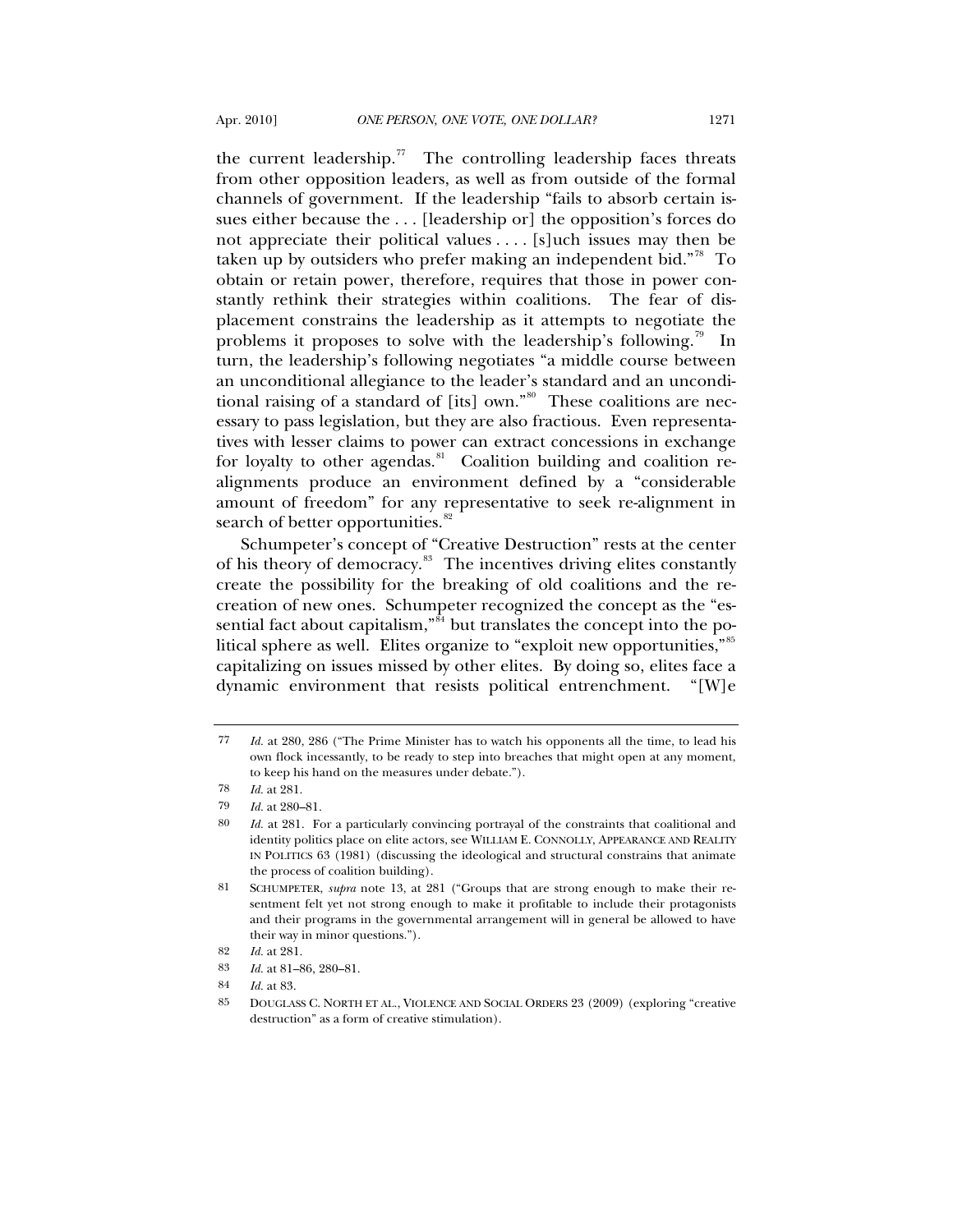must start from the competitive struggle for power and office and realize that the social function is fulfilled, as it were, incidentally—in the same sense as production is incidental to the making of profits."<sup>[86](#page-15-0)</sup> Like other evolutionary systems, electoral politics produces emergent social goods—political responsiveness and protection—from individual behavior, here captured in the pursuit of power.

## *B. Elections in a Self-Governing, Inegalitarian System*

Some features of this model deserve additional discussion. In Schumpeter's theory of democracy, the entrenchment of power poses the greatest threat and undermines the emergent social benefits of democratic governance. The system has to remain dynamic and responsive, or else the incentives will be misconstrued to work against competition in favor of corruptive politics. The institution's rules are constructed to encourage competition. The more a party is able to entrench its power, the greater the potential that the system deviates from democratic "responsiveness"—not defined in terms of the public will, but acknowledged through the leadership's decision about which problems to make public issues. Therefore, the rules of the game have to be structured so that competition is made to combat corruption.

It is important to recognize that elite democracy rejects the notion of a public will, but not the concept of public opinion. $s^2$  Unlike liberal models of democracy, which presume that individuals know their preferences and that those preferences are in some sense exogenous to the electoral process, for elite democrats, public opinion is "shaped [by elites], and the shaping of it is an essential part of the democratic process."<sup>[88](#page-15-2)</sup> Individuals either have a vague sense of their preferences or do not know how they feel until presented with options. Simply put, individuals do not possess the capacity to solve complex social problems without assistance from the state. Elites contribute significantly to the structure of debate by setting the public agenda and constraining the number of options available to solve society's problems.<sup>[89](#page-15-3)</sup> Elections provide the primary way of constrain-

<span id="page-15-0"></span><sup>86</sup> SCHUMPETER, *supra* note 13, at 282.

<span id="page-15-2"></span><span id="page-15-1"></span><sup>87</sup> Elite democratic theorists remain skeptical of public opinion's clarity.<br>88 SCHUMPETER subra pote 13 at 989 ("The initiative Ito shape the pub

<sup>88</sup> SCHUMPETER, *supra* note 13, at 282 ("The initiative [to shape the public will] lies with the candidate who makes a bid for . . . office . . . .").

<span id="page-15-3"></span><sup>89</sup> *Id.* at 281 ("Second, there are cases in which the political engine fails to absorb certain issues either because the high commands of the government's and the opposition's forces do not appreciate their political values or because these values are in fact doubtful. Such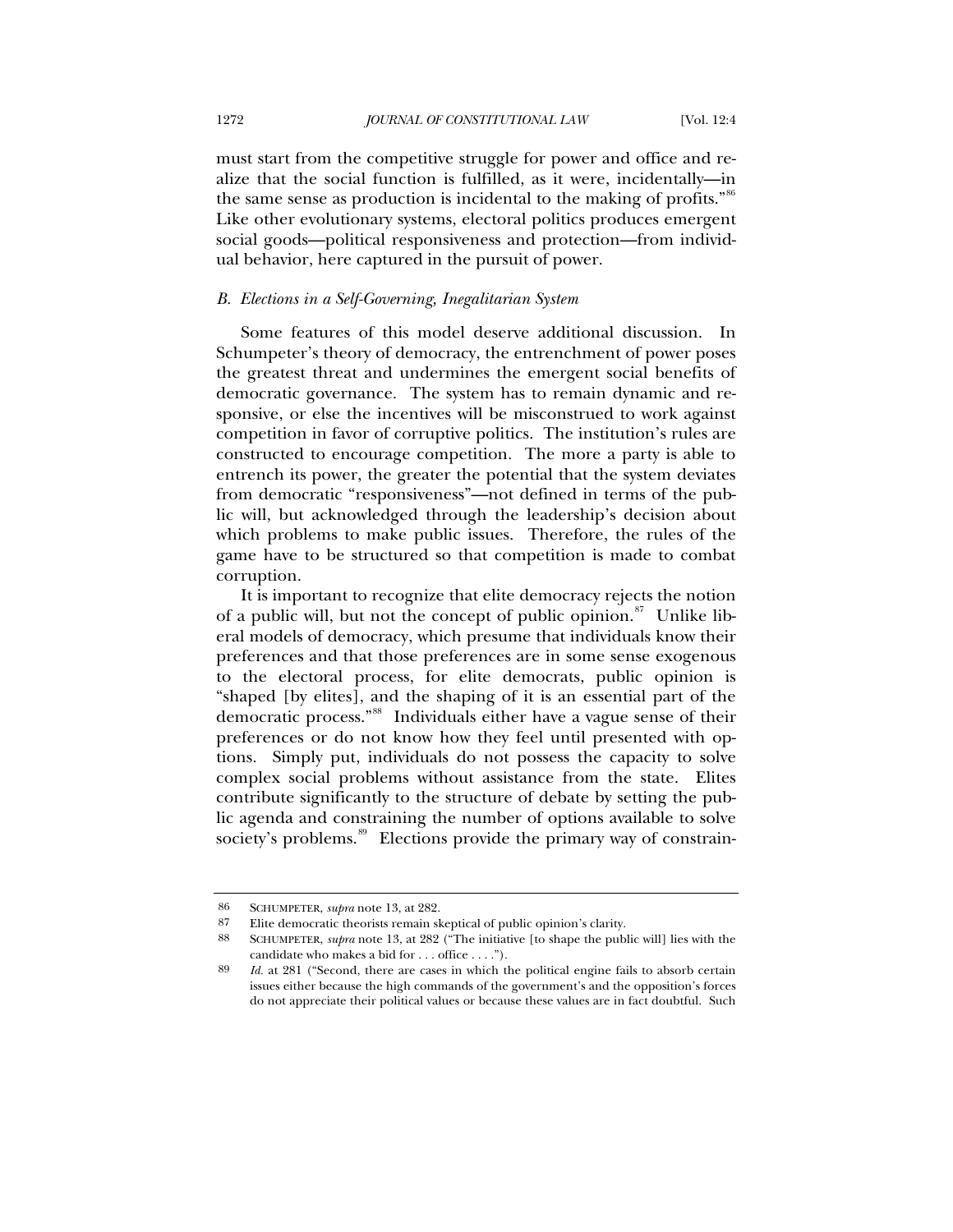ing decisions the community must make into a manageable form where voters "confine themselves to accepting [one alternative] . . . in preference to others or refusing to accept it."<sup>9</sup>

Information retains a central place in this enterprise. Once the agenda has been set and the choices constrained, individuals still require information to determine which candidate can best serve their own interests. "If, on principle at least, everyone is free to compete for political leadership by presenting himself to the electorate, this will in most cases . . . mean a considerable amount of freedom of discussion *for all*.<sup>"[91](#page-16-1)</sup> Only then can a majority express a "Manufactured" Will."<sup>[92](#page-16-2)</sup> But speech is not unlimited in Schumpeter's model. Rather, it remains bound to the larger purpose that it serves in fostering political competition. Therefore, unlike the *Buckley* framework, the elite model of democracy makes clear why regulations can appropriately differentiate between the speech that animates elections and the speech used to undermine collective decision-making processes.

The success of elite democracy requires that two conditions be met. $93$  First, access to political contests must be guaranteed. <sup>[94](#page-16-4)</sup> This means that free association rights have to be meaningful and the rank of office must be open to all. If individuals are allowed to organize their electoral resources, they can make a bid at electoral office or, to a lesser extent, influence policies in exchange for support in other areas.<sup>[95](#page-16-5)</sup> Individuals have to be relevant in two capacities. First, they pose a constant threat to representatives who ignore relevant issues. The threat of seeking office should cause incumbents to take the concerns of the public seriously. $96$  Essentially, by ensuring that offices

issues may then be taken up by outsiders who prefer making an independent bid for power to serving in the ranks of one of the existing parties." (footnote omitted)).

<sup>90</sup> *Id.* at 282.

<span id="page-16-3"></span><span id="page-16-2"></span><span id="page-16-1"></span><span id="page-16-0"></span><sup>91</sup> *Id.* at 271–72 (footnote omitted).<br>92 *Id.* at 270.

<sup>92</sup> *Id.* at 270.

<sup>93</sup> Schumpeter actually outlines several necessary conditions. *See id.* at 290–96 (describing five conditions: the sufficiently high quality of elected officials; the limited range of effective political decision making; the services of a well-trained bureaucracy; "Democratic Self-control;" and effective competition for leadership).

<span id="page-16-4"></span><sup>94</sup> NORTH ET AL., *supra* note 85, at 22 ("Control of the political system is open to entry by any group and contested through prescribed, and typically formal, constitutional means. All citizens have the right to form organizations, and they use the services of the state to structure the internal and external relationships of their organizations to individuals and other organizations.").

<span id="page-16-5"></span><sup>95</sup> SCHUMPETER, *supra* note 13 at 281 (outlining how groups can influence decisions even when they do not find it necessary to present their own candidate for election).

<span id="page-16-6"></span><sup>96</sup> *Id.* at 281 ("[G]roups that are strong enough to make their resentment felt yet not strong enough to make it profitable to include their protagonists and their programs in the gov-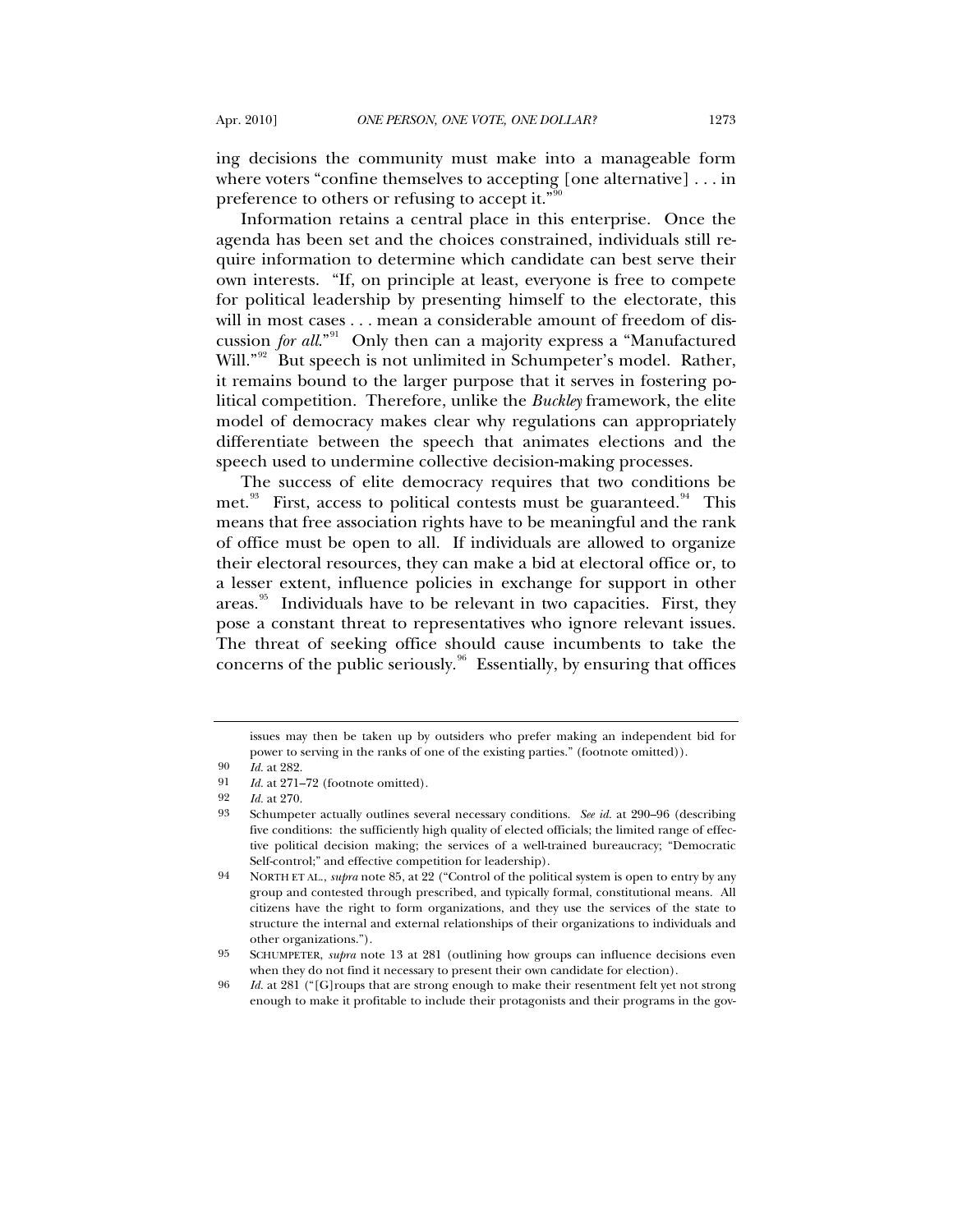are contestable by everyone, elite democracy devolves agenda-setting power to the general public. "In all normal cases the initiative lies with the candidate who makes a bid for the office  $\dots$ ."<sup>[97](#page-17-0)</sup> Second, open access ensures that smaller coalitions are not ignored. "In particular, groups that are strong enough to make their resentment felt yet not strong enough to make it profitable to include their protagonists and their programs in the governmental arrangement will in general be allowed to have their way in minor questions  $\dots$ ."<sup>[98](#page-17-1)</sup> Since the initiative for change rests with individuals from both inside and outside the governing sphere, political leadership must remain attentive to the demands of lesser political players. Even those who do not hold office can leverage attention by putting new candidates on the ballot and making issues a part of public debate.

Second, while competition does not have to be perfect, it has to be meaningful. Meaningful political competition requires that the resources necessary for effective competition in elections be distinct from the inequitable distribution of those resources in society. Votes offer an instructive case. Most citizens possess the right to vote, but those votes provide little currency in most other aspects of life. If votes do not have value in other spheres of society, then "no citizen's standing in one sphere . . . can be undercut by his standing in some other sphere, with regard to some other good."<sup>[99](#page-17-2)</sup> If the electoral system is structured in ways that empowers some voters to have greater influence than others, then the system encourages new and incumbent candidates to curry favor from those that have greater influence, propagating inequalities.<sup>[100](#page-17-3)</sup> This violates the necessary maxim of complex equality: "*No social good* x *should be distributed to men and women who possess some other good* y *merely because they possess* y *and without regard to the meaning of x.*<sup>"[101](#page-17-4)</sup> Unlike simple equality, which "would require continual state intervention to break up or constrain incipient monopolies and to repress new forms of dominance," complex equality simply requires that resources amassed in various social spheres remain relatively independent.<sup>[102](#page-17-5)</sup>

ernmental arrangement will in general be allowed to have their way in minor questions  $\dots$ .").

<span id="page-17-0"></span><sup>97</sup> *Id.* at 282.

<span id="page-17-1"></span><sup>98</sup> *Id.* at 281.

<span id="page-17-2"></span><sup>99</sup> WALZER, *supra* note 49, at 19.

<span id="page-17-3"></span><sup>100</sup> *See* Reynolds v. Sims, 377 U.S. 533, 555 (1964) ("[T]he right of suffrage can be denied by a debasement or dilution of the weight of a citizen's vote just as effectively as by wholly prohibiting the free exercise of the franchise.").

<span id="page-17-4"></span><sup>101</sup> WALZER, *supra* note 49, at 20.

<span id="page-17-5"></span><sup>102</sup> *Id.* at 15.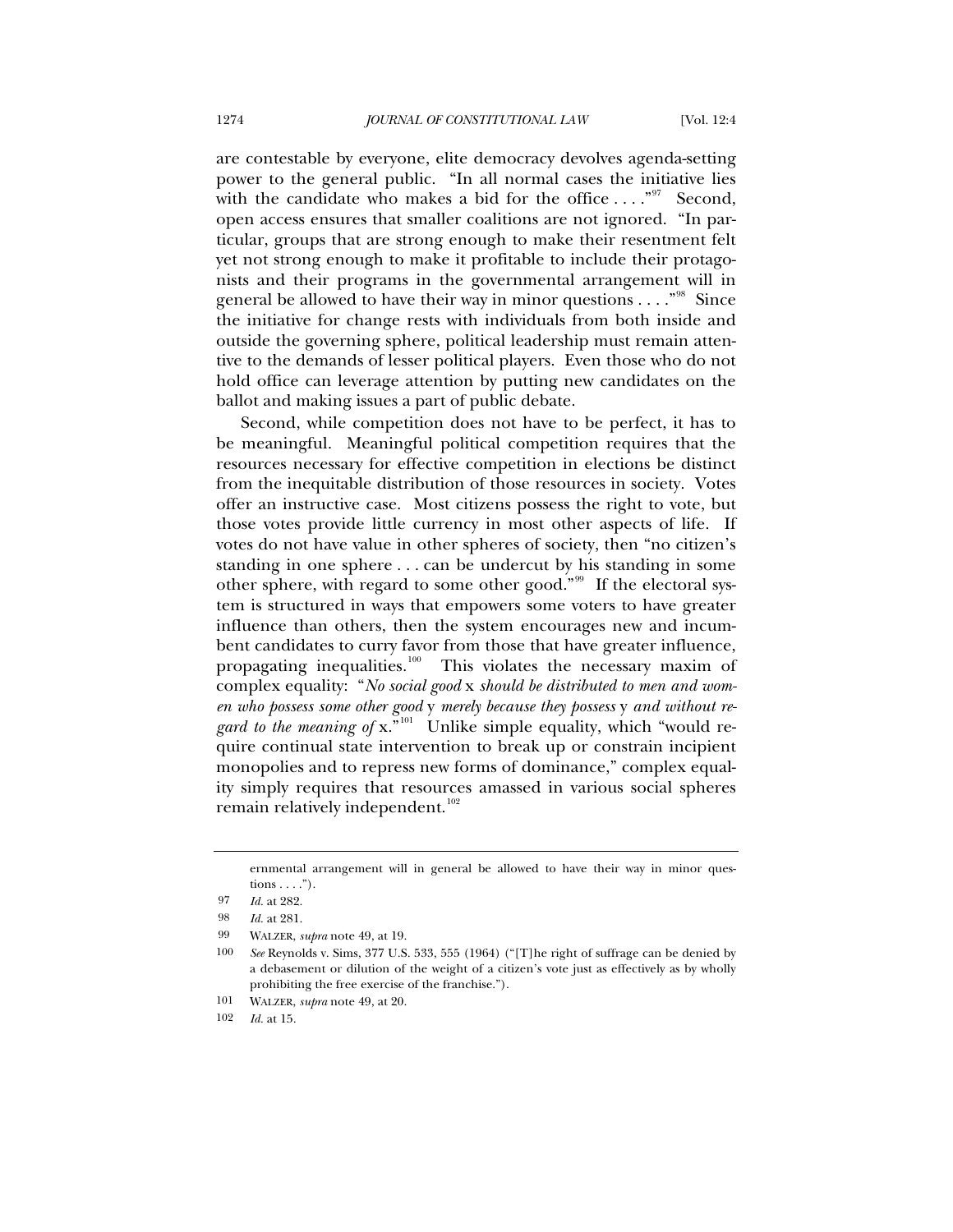#### IV. CREATIVE DESTRUCTION AND CAMPAIGN FINANCE

It may be helpful to take stock of the argument thus far. The critique of the *Buckley* framework refines our grasp of the way inequality can adversely affect electoral decision making. Inequalities are a fact of life, but the elite model of democracy reminds us that inequality does not necessarily undermine the value of having elections. One of the primary lessons of Schumpeter's model holds that the political system has to remain attentive to those inequalities or else they can give rise to potentially dangerous political dynamics, entrenching political power to society's detriment. Entrenchment can occur when citizens amass resources in other spheres of life and use them to dictate the outcome of collective decision-making processes. This Part completes the argument by drawing out these conclusions for elections that rely on private campaign finance schemes.

The elite model of democracy shares an affinity with previous Supreme Court decisions that regulate the influence of money on elections, but this model is unique in that it justifies that regulation in terms of competitiveness. The Court in *FEC v. Massachusetts Citizens for Life* and *Austin v. Michigan State Chamber of Commerce* drew attention to the source of improper advantage in electoral competition. Corporations enjoy state-created advantages that allow them "to play a dominant role in the Nation's economy, but also permit them to use 'resources amassed in the economic marketplace' to obtain 'an unfair advantage in the political marketplace.<sup>" $103$ </sup> The Court defined this unfair advantage because it deviated from public opinion, concluding that "the corrosive and distorting effects of immense aggregations of wealth that are accumulated with the help of the corporate form . . . have little or no correlation to the public's support for the corporation's political ideas," and therefore provided sufficient justification to restrict independent expenditures. $104$ 

<span id="page-18-0"></span><sup>103</sup> Austin v. Mich. State Chamber of Commerce, 494 U.S. 652, 659 (1990); *see also* FEC v. Mass. Citizens for Life, 479 U.S. 238, 267 (1986) (Rehnquist, C.J., dissenting) ("In light of the special advantages that the State confers on the corporate form, we have considered these dangers sufficient to justify restrictions on corporate political activity." (citations omitted) (internal quotation marks omitted)); FEC v. Nat'l Conservative Political Action Comm., 470 U.S. 480, 495 (1985) (noting the "special advantages that the State confers on the corporate form"); First Nat'l Bank of Boston v. Bellotti, 435 U.S. 765, 809 (1978) (White, J., dissenting) ("It has long been recognized however, that the special status of corporations has placed them in a position to control vast amounts of economic power which may, if not regulated, dominate not only the economy but also the very heart of our democracy, the electoral process.").

<span id="page-18-1"></span><sup>104</sup> *Austin*, 494 U.S. at 660.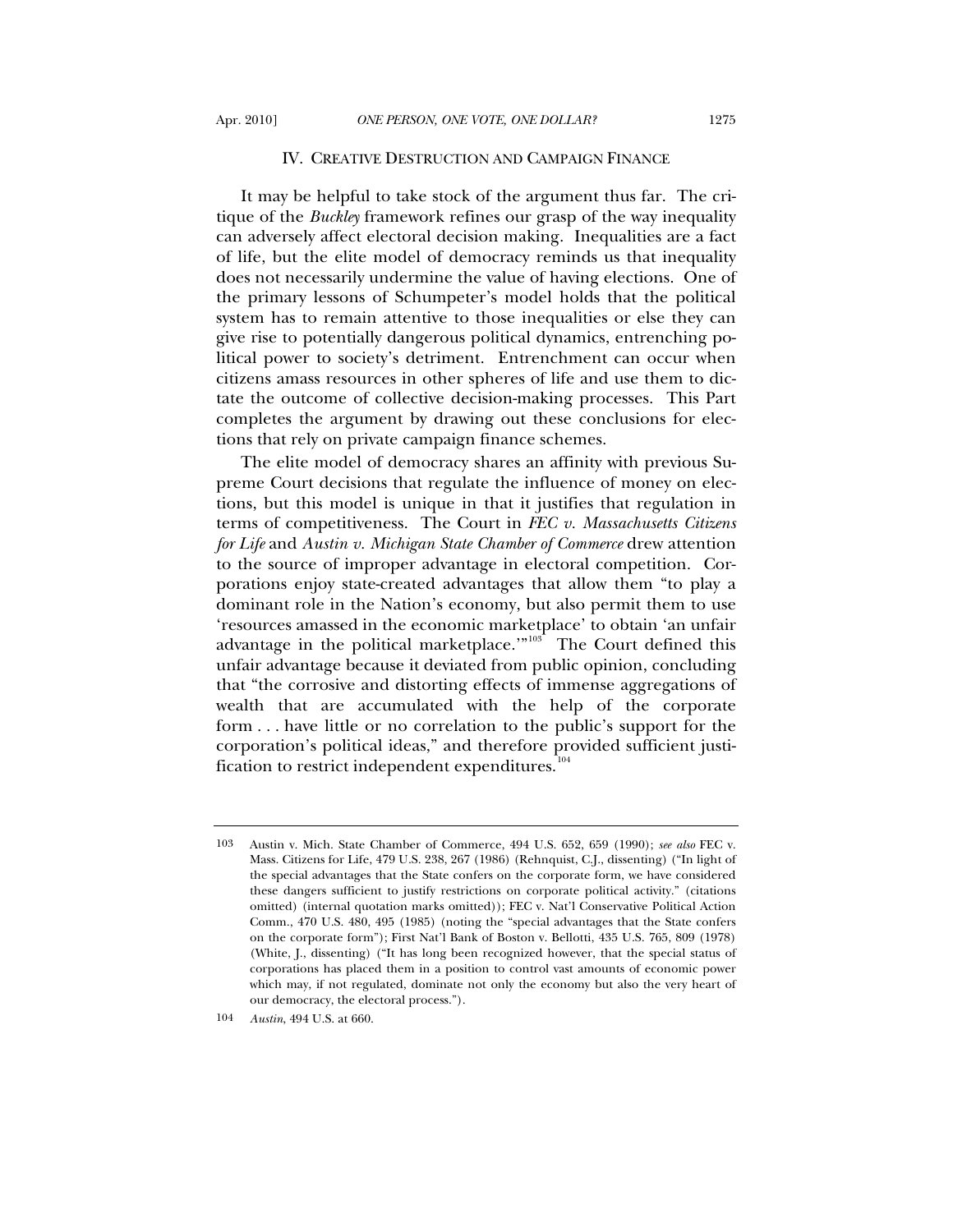The elite model of democracy stands at odds with this conclusion, focusing instead on unfair competition and evaluating that concept with reference to electoral resources. In other words, even if a corporation's ideas do not deviate from public opinion, $105$  elite democrats would still take objection with corporate involvement. By amassing resources in one sphere and transferring those resources into the electoral realm, one entity can control the election's agenda in ways that undermine the position of other interests in the electoral sphere.<sup>[106](#page-19-1)</sup> The process of excluding certain influences—like physical strength or bribes—from elections is standard practice. We use elections to filter out impermissible influences on the collective decisionmaking process. By prohibiting some resources, elections make other resources more valuable. Votes, time, and money help candidates in their pursuit of political office.<sup>[107](#page-19-2)</sup> Constrained by these resources, individuals seek to maximize their influence and elections tolerate a certain measure of inequality.

Unlike votes and time, however, the distribution of money varies greatly over the population. Yet this does not offend the elite model of democracy. Rather, the model looks to overcome such inequalities through the use of institutional arrangements. If it can be shown empirically that the unequal distribution of a social good creates wild disparities in the influence that different people have over the outcome of an election, then candidates will face strong incentives to cater to those who wield the greatest influence. The electorate requires a constrained agenda before it can select a government. Implicit in this conception is an admission that no neutral debate can be had. Rather, biases are inherent in political debates as elites select, prime,

<span id="page-19-0"></span><sup>105</sup> *Cf. Mass. Citizens for Life*, 479 U.S. at 258 ("The resources in the treasury of a business corporation . . . are not an indication of popular support for the corporation's political ideas. They reflect instead the economically motivated decisions of investors and customers. The availability of these resources may make a corporation a formidable political presence, even though the power of the corporation may be no reflection of the power of its ideas.").

<span id="page-19-1"></span><sup>106</sup> Justice Kennedy, writing for the Court in *Citizens United v. FEC*, offers an important rebuttal to this argument. "All speakers," he maintains, "including individuals and the media, use money amassed from the economic marketplace to fund their speech." 130 S. Ct. 876, 884 (2010). This is most certainly true and captures an important reality about democracy in a mass-media society. Yet, in doing so, he fails to acknowledge how discrepancies in wealth may make an individual's ability to exercise her free speech rights contingent on wealth itself. Elite democrats find this aspect problematic because of the consequences it may have on electoral competition.

<span id="page-19-2"></span><sup>107</sup> *See generally* SIDNEY VERBA ET AL., VOICE AND EQUALITY (1995) (outlining how each factor influences elections); Henry E. Brady et al., *Beyond SES: A Resource Model of Political Participation*, 89 AM. POL. SCI. REV. 271 (1995) (developing a resource model of political participation, considering the resources of time, money, and civic skills).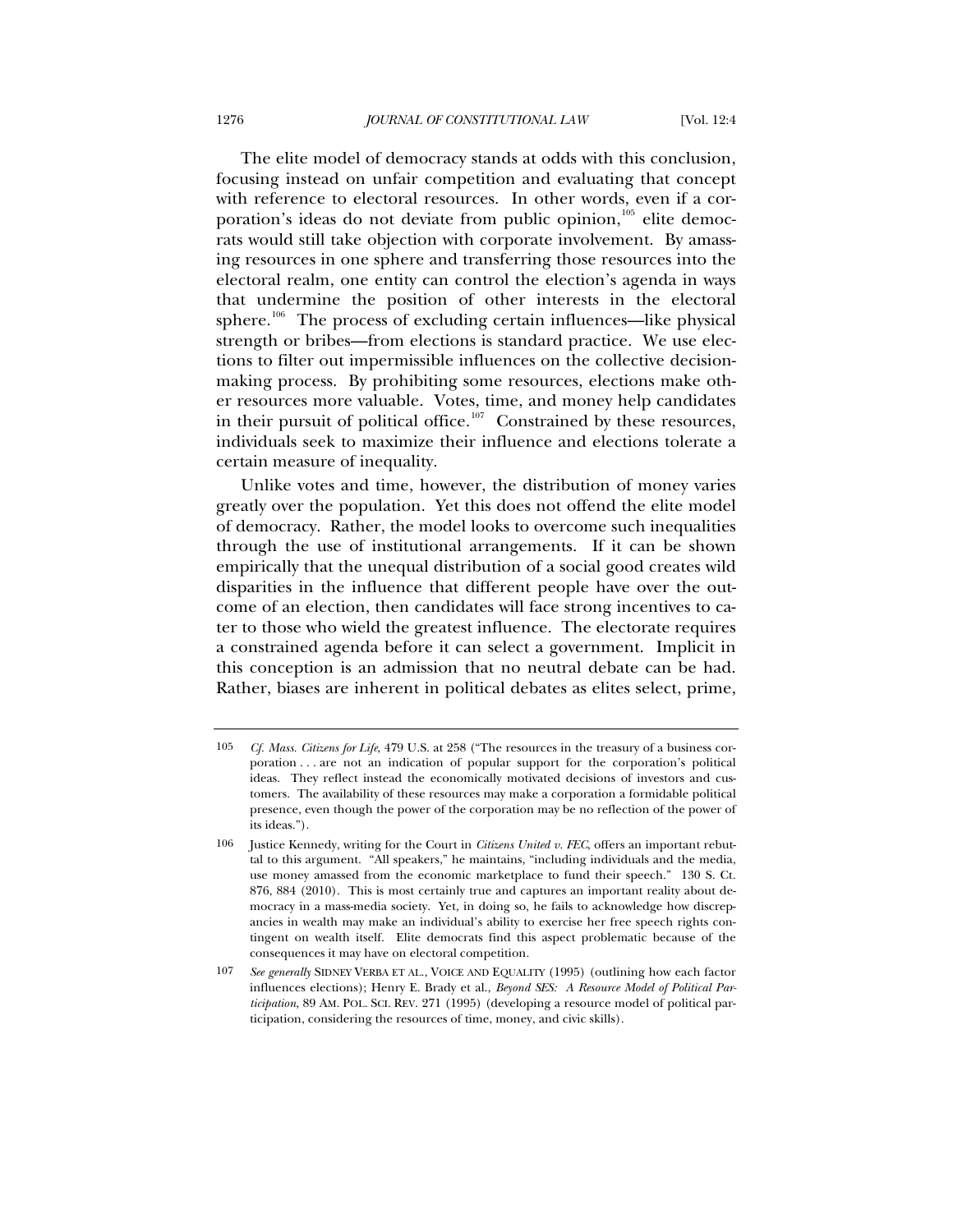and frame issues in ways that benefit their own circumstances. But two tendencies prevent elites from running away with the debate. Under normal circumstances, when issues do not make it onto the agenda, political entrepreneurs can attempt to create new coalitions. However, when certain individuals systematically wield greater influence, even entrepreneurs will find incentives to cater to their interests. Therefore, elite democratic theory is sympathetic to the position annunciated in *Austin*, that "resources amassed in the economic marketplace" should not be used to obtain "an unfair advantage in the political marketplace."<sup>[108](#page-20-0)</sup> The elite model justifies that position with reference to the larger goal of maintaining competitive elections within an institutional framework free of systematic biases.<sup>[109](#page-20-1)</sup> Regulation is, therefore, justified after an empirical showing of disparate influence over election outcomes. That evidence has been repeatedly established. $110$ 

### V. CONCLUSION

This Comment has argued that regulation of campaign finance expenditures is appropriate under the model of elite democracy. If we accept as unavoidable the existence of some inequality in society, elite democratic theory helps us to recognize how inequality can propagate itself through the political system and how we might address that problem to produce a more desirable style of politics for citizens. The model offers relevant insight when considering the role that money should play in electoral contests. Unlike most critiques of the *Buckley* framework of campaign finance, the elite model of democracy deviates from the general criticisms which equate inequality with unfairness. Instead, this model provides a more nuanced view, focusing on how the allocation of specific resources amassed in one institutional context and deployed in another undermines the purpose of having competitive elections. Unfairness in the realm of electoral politics needs to be understood in relation to political competition. Doing so allows us to differentiate between speech which

<span id="page-20-0"></span><sup>108</sup> *Austin*, 494 U.S. at 659 (internal quotation marks omitted) (quoting *Mass. Citizens for Life*, 479 U.S. at 257).

<span id="page-20-1"></span><sup>109</sup> WALZER, *supra* note 49, at 19 ("In formal terms, complex equality means that no citizen's standing in one sphere or with regard to one social good can be undercut by his standing in some other sphere, with regard to some other good.").

<span id="page-20-2"></span><sup>110</sup> Jeffrey A. Winters & Benjamin I. Page, *Oligarchy in the United States?*, 7 PERSP. POL. 731, 731 (2009) ("Data on the US distributions of income and wealth . . . suggest that the wealthiest Americans may exert vastly greater political influence than average citizens . . . .").